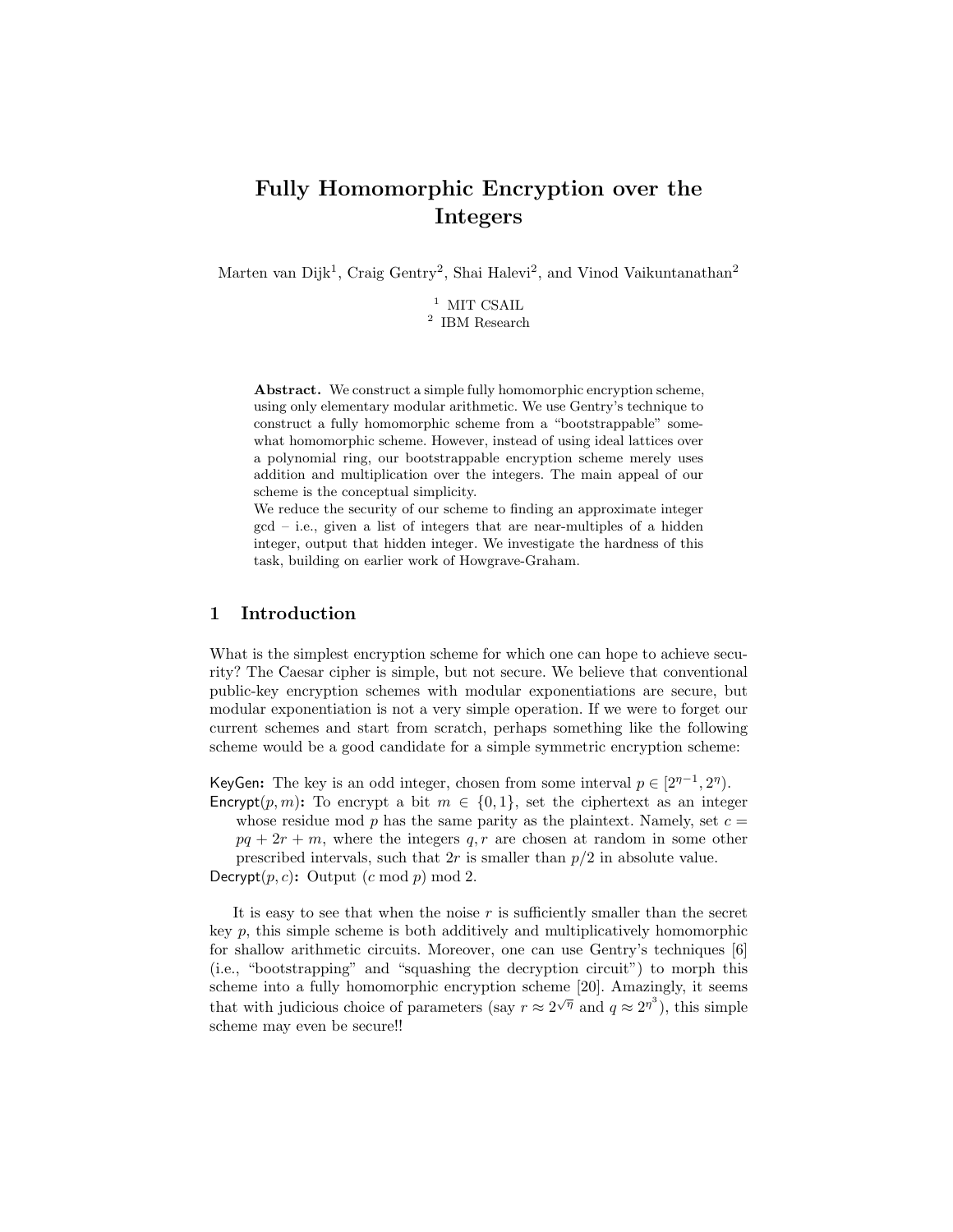So far we only described a symmetric scheme, but turning it into a public key scheme is easy: The public key consists of many "encryptions of zero", namely integers  $x_i = q_i \cdot p + 2r_i$  where  $q_i, r_i$  are chosen from the same prescribed intervals as above. Then to encrypt a bit  $m$ , the ciphertext is essentially set as  $m$  plus a subset sum of the  $x_i$ 's.

We reduce the security of this scheme to approximate integer gcd – roughly, that it is hard to recover p from the  $x_i$ 's. This problem, for the case of two  $x_i$ 's, was analyzed by Howgrave-Graham [9]. Our parameters – in particular, the large size of the  $q_i$ 's – are designed to avoid a generalized version of his attack (as well as other attack avenues, such as solving the associated simultaneous Diophantine approximation problem).

We comment that our scheme is similar to Regev's first encryption scheme [19]. In fact, a slight variation of Regev's scheme can be described by exactly the same formula as ours,  $Enc(m, p) = qp + 2r + m$ . The main difference between the schemes is that in order to get the homomorphic properties, our choice of parameters is much more aggressive than his. Another difference is that the secret key  $p$  in our scheme is an integer, whereas in Regev's scheme the secret key is chosen as an integral fraction of the domain size (i.e.,  $p = N/h$  for some integer h). Unfortunately, Regev's worst-to-average-case security reductions from [19] do not seem to apply to our scheme.

# 2 Preliminaries

Below we usually denote parameters by Greek letters (e.g.,  $\eta$ ,  $\gamma$ ,  $\tau$ , etc.), with  $\lambda$ always denoting the security parameter. Real numbers and integers are denoted by lowercase English letters  $(p, q, x, y, \text{etc.})$ . All logarithms in the text are base-2 unless stated otherwise.

For a real number z, we denote by  $[z], |z|, |z|$  the rounding of a up, down, or to the nearest integer. Namely, these are the unique integers in the half open intervals  $[z, z+1), (z-1, z],$  and  $(z-\frac{1}{2}, z+\frac{1}{2}],$  respectively.

For a real number z and an integer p, we use  $q_p(z)$  and  $r_p(z)$  to denote the quotient and remainder of z with respect to p, namely  $q_p(z) \stackrel{\text{def}}{=} \lfloor z/p \rfloor$  and  $r_p(z) \stackrel{\text{def}}{=} z - q_p(z) \cdot p$ . (Note that  $r_p(z) \in (-p/2, p/2]$ .) We also denote the remainder by  $[z]_p$  or  $(z \mod p)$ , we use these three notations interchangeably throughout the paper.

A family  $H$  of hash functions from  $X$  to  $Y$ , both finite sets, is said to be 2-universal if for all distinct  $x, x' \in X$ ,  $Pr_{h \in \mathcal{H}}[h(x) = h(x')] = 1/|Y|$ . A distribution D is  $\epsilon$ -uniform if its statistical distance from the uniform distribution is at most  $\epsilon$ , where the statistical difference between two distributions  $D_1, D_2$  over a finite domain X is  $\frac{1}{2} \sum_{x \in X} |D_1(x) - D_2(x)|$ .

Lemma 1 (Simplified Leftover Hash Lemma [8]). Let  $H$  be a family of 2-universal hash functions from X to Y. Suppose that  $h \stackrel{R}{\longleftarrow} \mathcal{H}$  and  $x \stackrel{R}{\longleftarrow} X$  are chosen uniformly and independently. Then,  $(h, h(x))$  is  $\frac{1}{2}\sqrt{|Y|/|X|}$ -uniform over  $\mathcal{H} \times Y$ .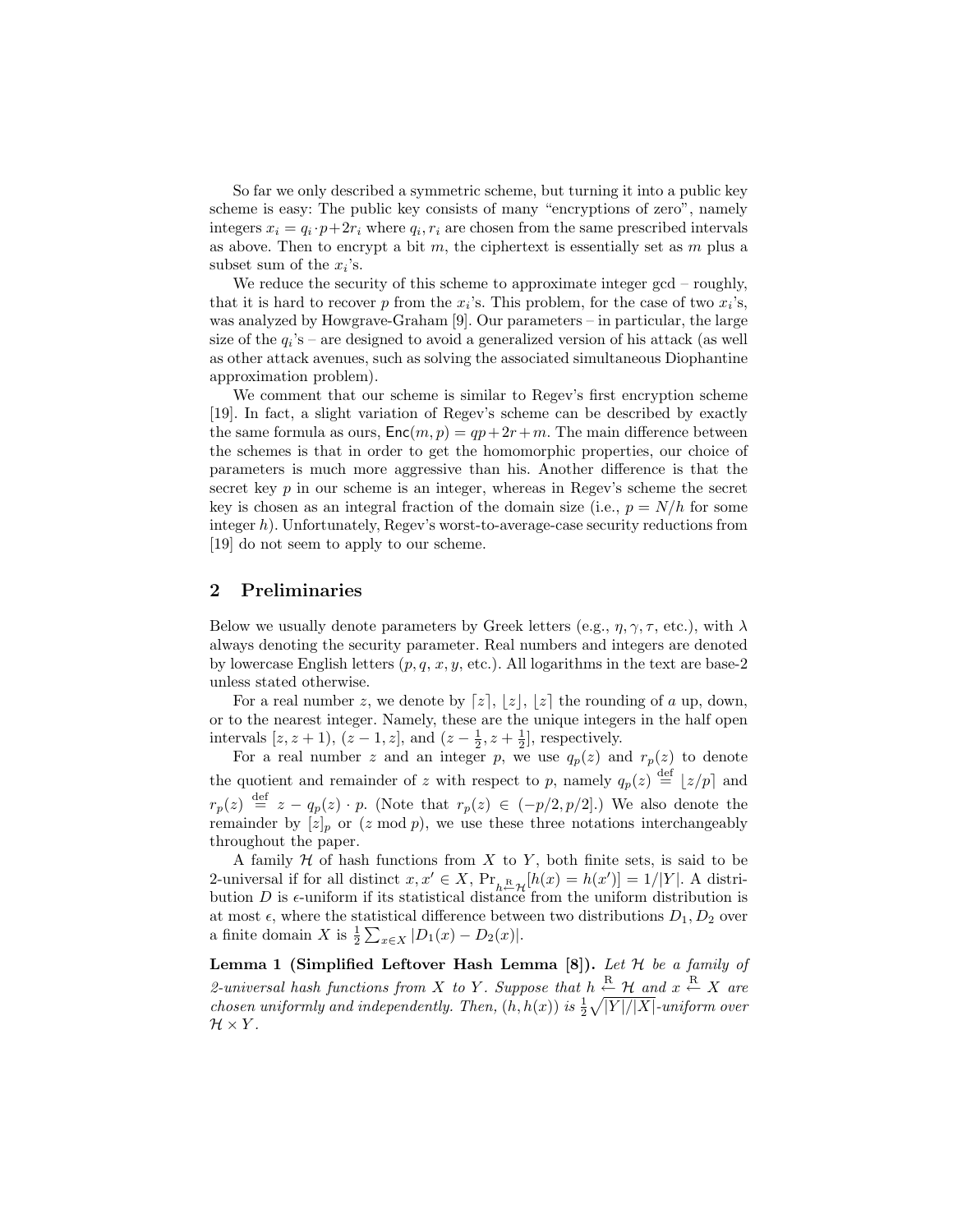### 2.1 Homomorphic Encryption

Our definitions are adapted from Gentry [6]. Below we only consider encryption schemes that are homomorphic with respect to boolean circuits consisting of gates for addition and multiplication mod 2. (Considering only bit operations also means that the plaintext space of the encryption schemes that we consider is limited to  $\{0, 1\}$ .) See the works of Ishai and Paskin [10] for a more general definitional treatment of homomorphic encryption with respect to other forms of "programs."

A homomorphic public key encryption scheme  $\mathcal E$  has four algorithms: the usual KeyGen, Encrypt, and Decrypt, and an additional algorithm Evaluate. The algorithm Evaluate takes as input a public key pk, a circuit  $C$ , a tuple of ciphertexts  $\mathbf{c} = \langle c_1, \ldots, c_t \rangle$  (one for every input bit of C), and outputs another ciphertext c.

**Definition 1** (Correct Homomorphic Decryption). The scheme  $\mathcal{E} =$  (KeyGen, Encrypt, Decrypt, Evaluate) is correct for a given t-input circuit  $C$  if, for any key-pair (sk, pk) output by  $KeyGen(\lambda)$ , any t plaintext bits  $m_1, \ldots, m_t$ , and any ciphertexts  $\mathbf{c} = \langle c_1, \ldots, c_t \rangle$  with  $c_i \leftarrow \mathsf{Encrypt}_{\mathcal{E}}(\mathrm{pk}, m_i)$ , it is the case that:

Decrypt (sk, Evaluate(pk,  $C, c$ )) =  $C(m_1, \ldots, m_t)$ 

**Definition 2** (Homomorphic Encryption). The scheme  $\mathcal{E} =$  (KeyGen, Encrypt, Decrypt, Evaluate) is homomorphic for a class  $C$  of circuits<sup>3</sup> if it is correct for all circuits  $C \in \mathcal{C}$ .  $\mathcal{E}$  is fully homomorphic if it is correct for all boolean circuits.

The semantic security of a homomorphic encryption scheme is defined in the usual way [7], without reference to the Evaluate algorithm. (Indeed Evaluate is a public algorithm with no secrets.)

It is clear that as defined above, fully homomorphic encryption can be trivially realized from any secure encryption scheme, by an algorithm Evaluate that simply attaches a description of the circuit  $C$  to the ciphertext tuple, and a Decrypt procedure that first decrypts all the ciphertexts and then evaluates C on the corresponding plaintext bits. Two properties of homomorphic encryption that rule out this trivial solution are circuit-privacy and compactness.

Circuit privacy roughly means that the ciphertext generated by Evaluate does not reveal anything about the circuit that it evaluates beyond the output value of that circuit, even for someone who knows the secret key. We discuss circuit privacy in the full version [21]. It is folklore that circuit-private fullyhomomorphic encryption can be realized using Yao's "garbled circuits" [22, 15] and a two-flow oblivious transfer protocol. (This construction is similar to the trivial solution from above, essentially it replaces the plaintext circuit with a garbled circuit.) Hence the "real challenge" in constructing fully homomorphic encryption comes from the compactness property, which essentially means that the size of the ciphertext that Evaluate generates does not depend on the size of the circuit C.

 $3$  Formally,  $\mathcal C$  is an ensemble, parametrized by the security parameter.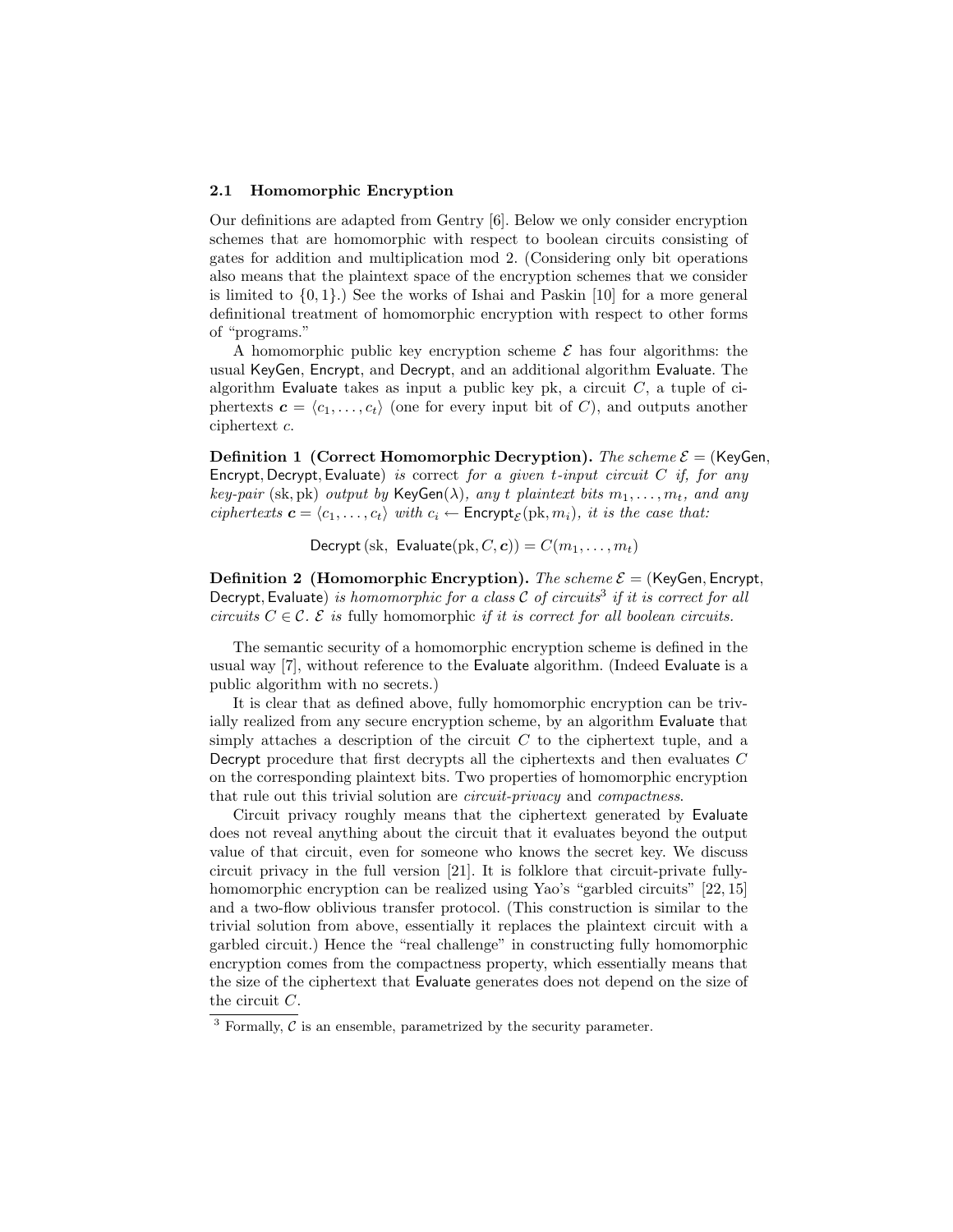Definition 3 (Compact Homomorphic Encryption). The scheme  $\mathcal{E} =$ (KeyGen, Encrypt, Decrypt, Evaluate) is compact if there exists a fixed polynomial bound  $b(\lambda)$  so that for any key-pair (sk, pk) output by KeyGen( $\lambda$ ), any circuit C and any sequence of ciphertext  $\mathbf{c} = \langle c_1, \ldots, c_t \rangle$  that was generated with respect to pk, the size of the ciphertext Evaluate(pk, C, c) is not more than  $b(\lambda)$  bits (independently of the size of  $C$ ).

# 2.2 Bootstrappable Encryption

Following Gentry [6], we construct homomorphic encryption for circuits of any depth from one that is capable of evaluating just a little more than its own decryption circuit.

**Definition 4 (Augmented Decryption Circuits).** Let  $\mathcal{E} =$  (KeyGen, Encrypt, Decrypt, Evaluate) be an encryption scheme, where decryption is implemented by a circuit that depends only on the security parameter.<sup>4</sup>

For a given value of the security parameter  $\lambda$ , the set of augmented decryption circuits consists of two circuits, both take as input a secret key and two ciphertexts: One circuit decrypts both ciphertexts and adds the resulting plaintext bits mod 2, the other decrypts both ciphertexts and multiplies the resulting plaintext bits mod 2. We denote this set by  $D_{\mathcal{E}}(\lambda)$ .

**Definition 5** (Bootstrappable Encryption). Let  $\mathcal{E} =$  (KeyGen, Encrypt, Decrypt, Evaluate) be a homomorphic encryption scheme, and for every value of the security parameter  $\lambda$  let  $\mathcal{C}_{\mathcal{E}}(\lambda)$  be a set of circuits with respect to which  $\mathcal{E}$  is correct. We say that  $\mathcal E$  is bootstrappable if  $D_{\mathcal E}(\lambda) \subseteq C_{\mathcal E}(\lambda)$  holds for every  $\lambda$ .

**Theorem 1** ([6]). There is an (efficient, explicit) transformation that given a description of a bootstrappable scheme  $\mathcal E$  and a parameter  $d = d(\lambda)$ , outputs a description of another encryption scheme  $\mathcal{E}^{(d)}$  such that:

- 1.  $\mathcal{E}^{(d)}$  is compact (in particular the Decrypt circuit in  $\mathcal{E}^{(d)}$  is identical to that in  $\mathcal E$ ), and
- 2.  $\mathcal{E}^{(d)}$  is homomorphic for all circuits of depth up to d.

Moreover,  $\mathcal{E}^{(d)}$  is semantically secure if  $\mathcal E$  is: Any attack with advantage  $\varepsilon$  against  $\mathcal{E}^{(d)}$  can be converted into an attack with similar complexity against  $\mathcal E$  with advantage at least  $\varepsilon/d$ , where  $\ell$  is the length of the secret key in  $\mathcal{E}$ .

We also note that if the bootstrappable scheme  $\mathcal E$  is "circular secure" then it can be converted into a single compact fully-homomorphic encryption scheme  $\mathcal{E}'$ . See [6] for details.

<sup>4</sup> This in particular means that for a fixed value of the security parameter, the size of the secret key is always the same, and similarly all the ciphertexts that can be decrypted have the same size.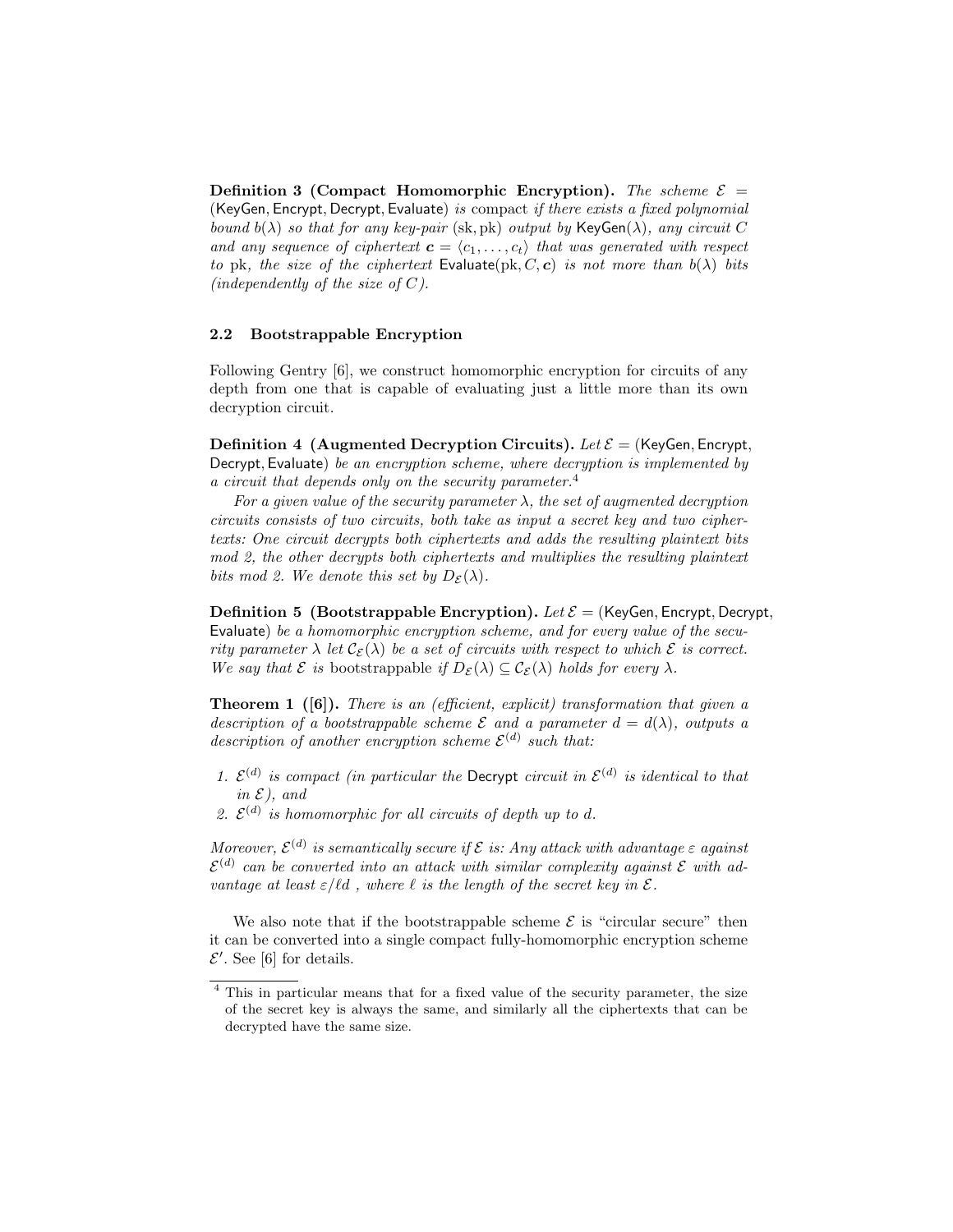# 3 A Somewhat Homomorphic Encryption Scheme

Parameters. The construction below has many parameters, controlling the number of integers in the public key and the bit-length of the various integers. Specifically, we use the following four parameters (all polynomial in the security parameter  $\lambda$ :

- $\gamma$  is the bit-length of the integers in the public key,
- $\eta$  is the bit-length of the secret key (which is the hidden approximate-gcd of all the public-key integers),
- $\rho$  is the bit-length of the noise (i.e., the distance between the public key elements and the nearest multiples of the secret key), and
- $\tau$  is the number of integers in the public key.

These parameters must be set under the following constraints:

- $-\rho = \omega(\log \lambda)$ , to protect against brute-force attacks on the noise;
- $-\eta \geq \rho \cdot \Theta(\lambda \log^2 \lambda)$ , in order to support homomorphism for deep enough circuits to evaluate the "squashed decryption circuit" (cf. Sections 3.2 and 6.2);
- $-\gamma = \omega(\eta^2 \log \lambda)$ , to thwart various lattice-based attacks on the underlying approximate-gcd problem (cf. Section 5);
- $-\tau \geq \gamma + \omega(\log \lambda)$ , in order to use the leftover hash lemma in the reduction to approximate gcd.

We also use a secondary noise parameter  $\rho' = \rho + \omega(\log \lambda)$ . A convenient parameter set to keep in mind is  $\rho = \lambda$ ,  $\rho' = 2\lambda$ ,  $\eta = \tilde{O}(\lambda^2)$ ,  $\gamma = \tilde{O}(\lambda^5)$  and  $\tau = \gamma + \lambda$ . (This setting results in a scheme with complexity  $\widetilde{O}(\lambda^{10})$ .)

For a specific  $(\eta$ -bit) odd positive integer p, we use the following distribution over  $\gamma$ -bit integers:

$$
\mathcal{D}_{\gamma,\rho}(p) = \left\{ \text{choose } q \stackrel{\$} \leftarrow \mathbb{Z} \cap [0, 2^{\gamma}/p), \ r \stackrel{\$} \leftarrow \mathbb{Z} \cap (-2^{\rho}, 2^{\rho}) \ : \ \text{output } x = pq + r \right\}
$$

This distribution is clearly efficiently sampleable.

### 3.1 The Construction

KeyGen( $\lambda$ ). The secret key is an odd  $\eta$ -bit integer:  $p \stackrel{\$}{\leftarrow} (2\mathbb{Z} + 1) \cap [2^{\eta-1}, 2^{\eta})$ .

- For the public key, sample  $x_i \stackrel{\$}{\leftarrow} \mathcal{D}_{\gamma,\rho}(p)$  for  $i = 0, \ldots, \tau$ . Relabel so that  $x_0$ is the largest. Restart unless  $x_0$  is odd and  $r_p(x_0)$  is even. The public key is  $pk = \langle x_0, x_1, \ldots, x_{\tau} \rangle$ .
- Encrypt(pk,  $m \in \{0, 1\}$ ). Choose a random subset  $S \subseteq \{1, 2, ..., \tau\}$  and a ran- $\begin{aligned} \text{d} \text{bin}(\mathbf{p} \mathbf{K}, m \in \{0, 1\}) \text{. Choose a random subset } S \subseteq \{1, 2, \ldots, 7\} \text{ and } \text{is } \text{ and } \text{is } \text{ and } \text{is } \text{ and } \text{is } \text{ and } \text{is } \text{ and } \text{is } \text{ and } \text{is } \text{ and } \text{is } \text{ and } \text{is } \text{ and } \text{is } \text{ and } \text{is } \text{ is } \text{ and } \text{is } \text{ is } \text{ and } \text{is } \text{ is } \text{ and } \text{is$
- Evaluate(pk,  $C, c_1, \ldots, c_t$ ). Given the (binary) circuit  $\mathcal{C}_{\mathcal{E}}$  with t inputs, and t ciphertexts  $c_i$ , apply the (integer) addition and multiplication gates of  $\mathcal{C}_{\mathcal{E}}$  to the ciphertexts, performing all the operations over the integers, and return the resulting integer.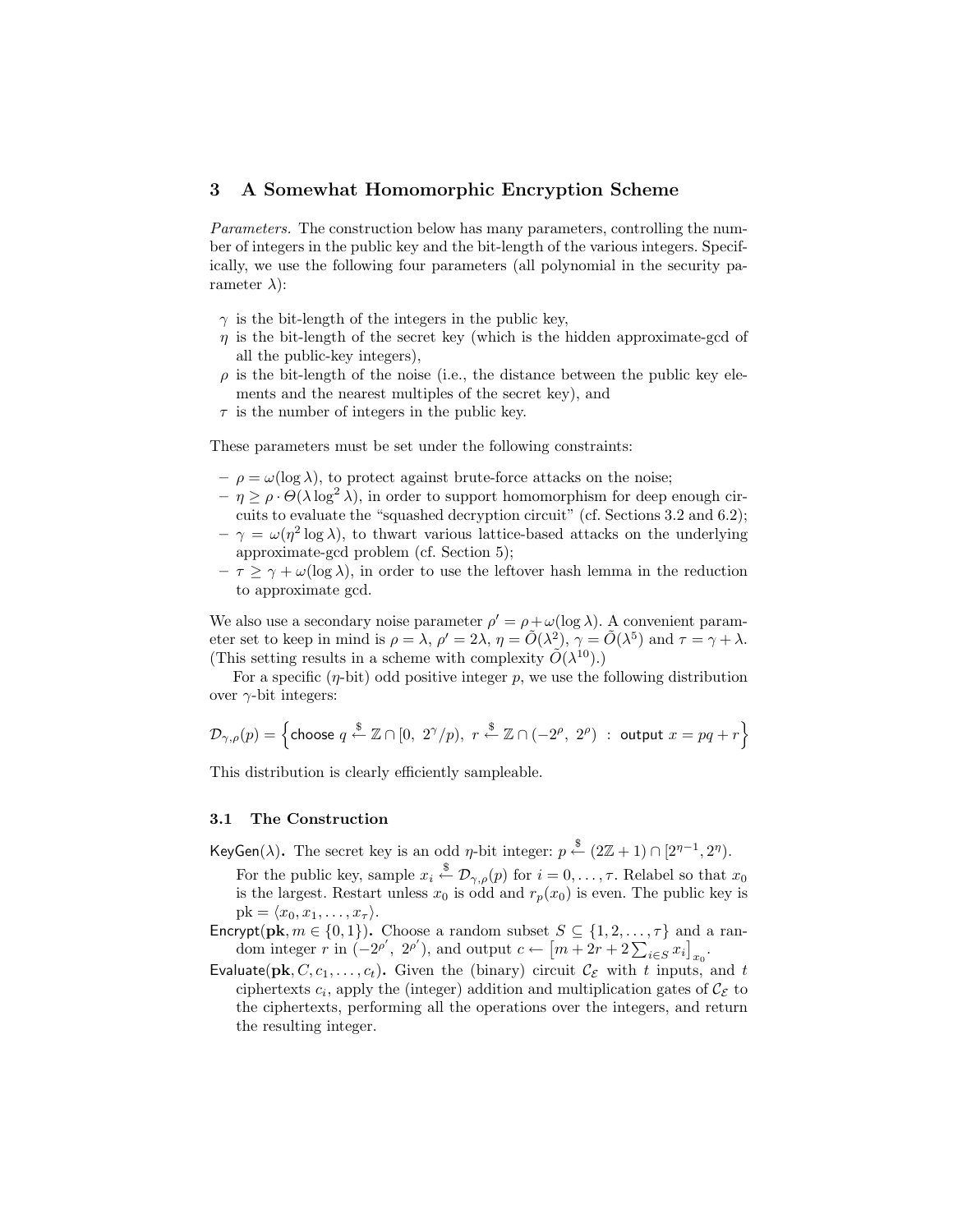Decrypt(sk, c). Output  $m' \leftarrow (c \mod p) \mod 2$ .

Remark 1. Recall that  $(c \mod p) = c - p \cdot \lfloor c/p \rfloor$ , and as p is odd we can instead decrypt using the formula  $m' \leftarrow [c - \lfloor c/p \rfloor]_2 = (c \mod 2) \oplus (\lfloor c/p \rfloor \mod 2).$ 

Remark 2. Originally, we described encryption as adding  $m$  to a random subset sum of "encryptions of zero". Indeed, the scheme can viewed this way. Let  $w_i =$  $[2x_i]_{x_0}$  for  $i = 1, \ldots, \tau$ . Each  $w_i$ , and also  $x_0$ , is essentially an encryption of zero; its noise is even. Moreover,  $c = m + 2r + \sum_{i \in S} w_i - k \cdot x_0$  for some integer k.

### 3.2 Correctness

Permitted Circuits and Polynomials. For a mod-2 arithmetic circuit (composed of mod-2 Add and Mult gates), we consider its generalization to the integers, i.e., the same circuits with the Add and Mult gates applied to integers rather than to bits. Similar to Gentry [6], we define a permitted circuit as one where for any  $\alpha \geq 1$  and any set of integer inputs all less than  $2^{\alpha(\rho'+2)}$  in absolute value, it holds that the generalized circuit's output has absolute value at most  $2^{\alpha(\eta-4)}$ . Let  $\mathcal{C}_{\mathcal{E}}$  denote the set of permitted circuits. Clearly, we have:

**Lemma 2.** The scheme from above is correct for  $\mathcal{C}_{\mathcal{E}}$ .

Remark 3. Since "fresh" ciphertexts output by Encrypt have noise at most  $2^{p'+2}$ , the ciphertext output by Evaluate applied to a permitted circuit has noise at most  $2^{n-4} < p/8$ . The bound  $2^{n-2} < p/2$  would suffice for correct decryption. But we will later use the fact that the noise remains below  $p/8$  in Section 6 to perform the decryption operation using a very shallow arithmetic circuit.

The definition of the set  $\mathcal{C}_{\mathcal{E}}$  from above is rather indirect. In particular this definition does not give a good picture of what  $\mathcal{C}_{\mathcal{E}}$  "looks like". By the triangle inequality, a k-fan-in Add gate clearly increases the magnitude of the integers by at most a factor of k. However, a 2-fan-in Mult gate may square the magnitude of the integers – i.e., double their bit-lengths. So, clearly, the main bottleneck is the multiplicative depth of the circuit, or the degree of the multivariate polynomial computed by the circuit. We have the following lemma.

**Lemma 3.** Let C be a boolean circuit with t inputs, and let  $C^{\dagger}$  be the associated integer circuit (where boolean gates are replaced with integer operations). Let  $f(x_1, \ldots, x_t)$  be the multivariate polynomial computed by  $C^{\dagger}$ ; let d be its degree. If  $|f| \cdot (2^{\rho'+2})^d \leq 2^{\eta-4}$  (where  $|f|$  is the  $l_1$  norm of the coefficient vector of f) then  $C \in \mathcal{C}_{\mathcal{E}}$ .

In particular,  $\mathcal E$  can handle f as long as

$$
d \leq \frac{\eta - 4 - \log |f|}{\rho' + 2} \tag{1}
$$

Below we refer to polynomials that satisfy Equation (1) as permitted polynomials and we denote by  $\mathcal{P}_{\mathcal{E}}$  the set of permitted polynomials and by  $C(\mathcal{P}_{\mathcal{E}})$  the set of circuits that compute them. The discussion above implies that  $C(\mathcal{P}_{\mathcal{E}}) \subseteq \mathcal{C}_{\mathcal{E}}$ .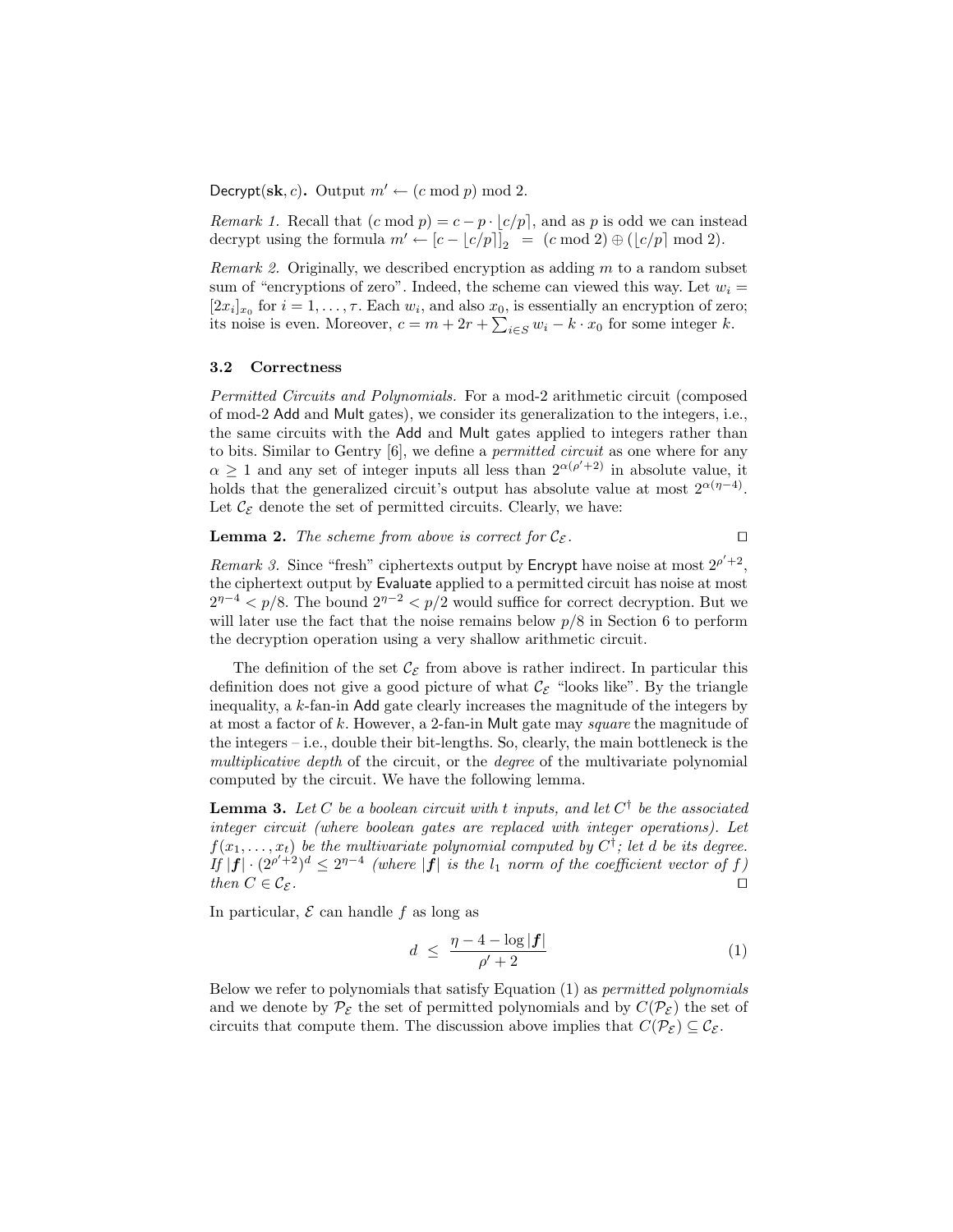Remark 4. For our purposes, we consider settings where  $\log |f|$  is small in relation to  $\eta$ ,  $\rho' = \omega(\log \lambda)$  and  $t, \tau \leq \lambda^{\beta}$ , and we need to support polynomials of degree up to  $\alpha \lambda \log^2 \lambda$  (for some constants  $\alpha, \beta$ ). Plugging these expressions in Equation (1), it is sufficient to set  $\eta = \rho' \cdot \Theta(\lambda \log^2 \lambda)$ .

### 3.3 Optimizations

Modular-reduction during Evaluate. Note that while Encrypt reduces the ciphertext modulo the public key element  $x_0$ , we cannot do the same in Evaluate. The reason is that after just one multiplication the ciphertext becomes much larger than  $x_0$ , so modular reduction will include a large multiple of  $x_0$  hence introducing intolerable error.

To reduce the ciphertext size during Evaluate, we can add to the public key more elements of the form  $x_i' = q_i'p + 2r_i'$  where the  $r_i'$ 's are chosen as usual from the interval  $(-2^{\rho}, 2^{\rho})$  but the  $q_i$ 's are chosen much larger than for the other public key elements. Specifically, for  $i = 0, \ldots, \gamma$ , we set:

$$
q'_i \xleftarrow{\$} \mathbb{Z} \cap [2^{\gamma+i-1}/p,\ 2^{\gamma+i}/p),\quad r'_i \xleftarrow{\$} \mathbb{Z} \cap (-2^\rho,2^\rho),\quad x'_i \leftarrow 2(q'_i \cdot p + r'_i),
$$

thus getting  $x'_i \in [2^{\gamma+i}, 2^{\gamma+i+1}]$ . During Evaluate, every time we have a ciphertext that grows beyond 2<sup>γ</sup>, we reduce it first modulo  $x'_{\gamma}$ , then modulo  $x'_{\gamma-1}$ , and so on all the way down to  $x'_0$ , at which point we again have a ciphertext of bit-length no more than  $\gamma$ .

Recall that a single operation at most doubles the bit-length of the ciphertext. Hence after any one operation the ciphertext cannot be larger than  $2x'_{\gamma}$ , and therefore the sequence of modular reductions involves only small multiples of the  $x_i$ 's, which means that it only adds a small amount of noise. (We note that in addition to smaller ciphertexts, this optimization also reduces the public key size when we use the "decryption squashing" technique as described in Section 6.1.)

It is not clear to what extent adding these larger integers to the public key influences the security of the scheme. It does change the specifics of the approximate-GCD assumption that we need to make, but the same decision-tosearch reduction from Section 4 still goes through.<sup>5</sup> Also, we note that having integers with these very large quotients does not seem to help in any of the attacks on approximate-GCD that we considered.

Remark 5. Note that when using the original scheme without the optimization, homomorphic evaluation of different circuits that compute the same polynomial would result in the exact same output ciphertext (i.e., the polynomial applied to the input ciphertexts over the integers). This is no longer true when using the size-reduction optimization, because of the additional modular reduction steps. For example, evaluating the circuit " $x_1(x_2 + x_3)$ " is likely to yield a different ciphertext than the circuit " $x_1x_2 + x_1x_3$ ."

<sup>&</sup>lt;sup>5</sup> Allowing this reduction to go through is the reason that the  $x_i$ 's are set as even integers.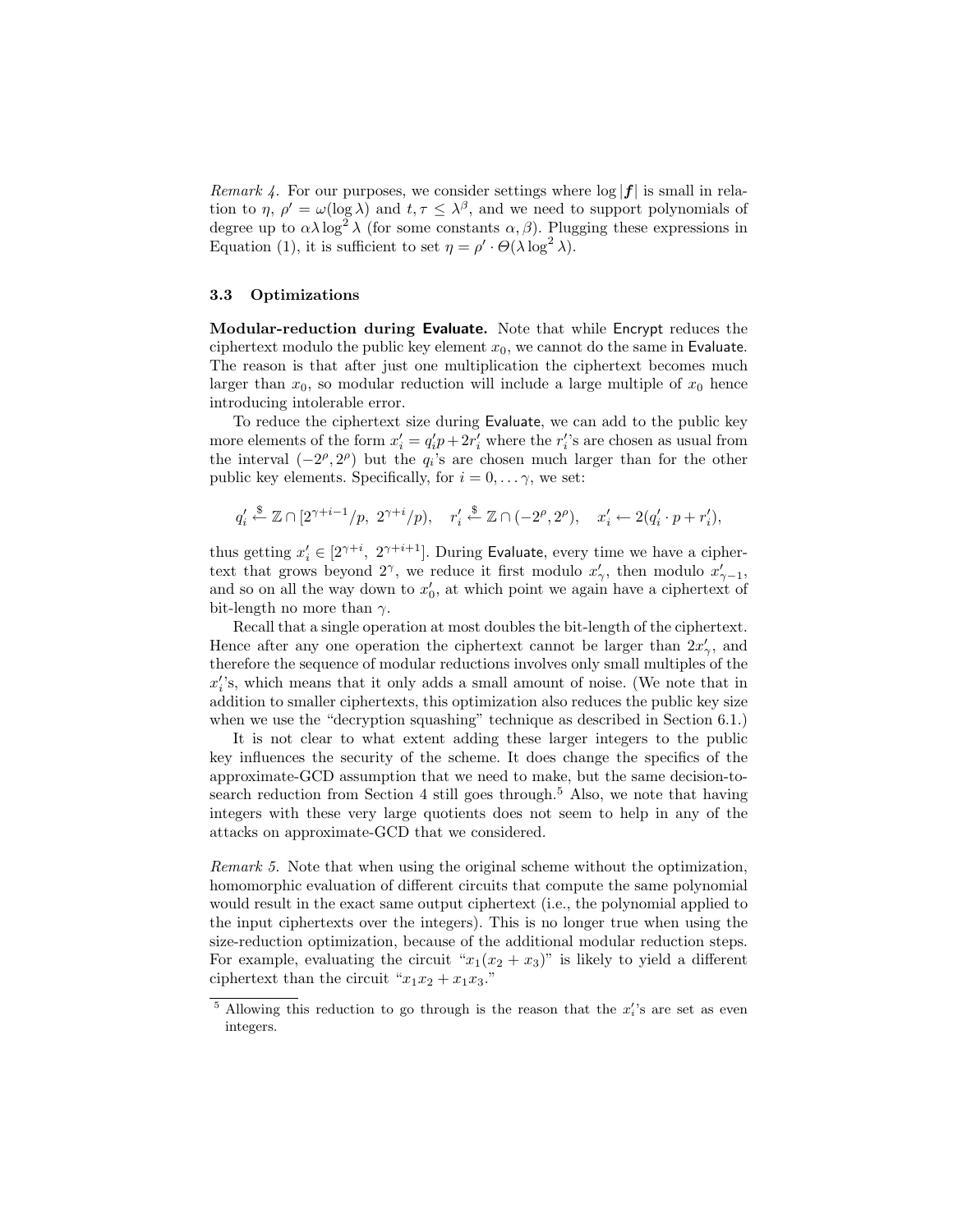In principle, it is plausible that evaluating one circuit would yield a ciphertext with small enough noise to be decrypted, while evaluating another circuit for the same polynomial will produce a ciphertext with too much noise. Adapting the "bootstrappability analysis" from Section 6.2 to the optimized scheme, one would have to take into account not only the degree of the polynomial implementing the decryption process but also the particular circuit that implements this polynomial. It should not be hard to argue that the circuit in Section 6.2 does not introduce too much noise, but the analysis is quite tedious and is omitted here.

Ciphertext compression. Even though the optimization from above keeps evaluated ciphertexts at the same length as original ciphertexts, the size of these ciphertexts is still very large –  $\tilde{\theta}(\lambda^5)$  bits under our suggested parameters. We next show how to "compress", or post-process the ciphertexts, down to (asymptotically) the size of an RSA modulus, reducing the communication complexity of our scheme dramatically.

The price of this optimization, however, is that we cannot evaluate anything on these compressed ciphertexts. Hence we can only use this compression technique on the final output ciphertexts, after all applications of the Evaluate algorithm have been completed. (This technique also introduces another hardness assumption, similar to the  $\phi$ -hiding assumption of Cachin et al. [3].)

Roughly, we supplement the public key with the description of a group G and an element  $g \in G$  whose order is a multiple of the secret key p. Then, given the ciphertext c from our scheme, the compressed ciphertext is simply  $c^* \leftarrow g^c$ . Note that  $DL<sub>g</sub>(c<sup>*</sup>) = c \pmod{p}$ , so decrypting is done by first computing  $y \leftarrow \text{DL}_g(c^*) \mod p$ , and then  $m \leftarrow y \mod 2$ . Correctness follows immediately from the correctness of the original scheme.

To implement this idea, we need to choose the secret key  $p$  as a smooth number so that we can compute  $(DL_g(c^*)) \mod p$  on decryption. It seems sufficient to choose the secret key as a product of random distinct  $\lambda^2/\log \lambda$  small primes (say, all smaller than  $\lambda^3$ ). Also, we need to ensure that publishing  $G, g$  does not violate the security of the scheme. This can be accomplished by publishing an RSA modulus N such that  $p|\phi(N)$  (and log N sufficiently larger than  $4\log p$ ),<sup>6</sup> along with a random element  $g \in_R Z_N^*$ , relying on a variant of the  $\phi$ -hiding assumption [3]. Namely, we assume that given two smooth numbers  $p_1, p_2$  as above and given N such that one of the  $p_i$ 's divides  $\phi(N)$ , it is hard to determine which of the two  $p_i$ 's divides  $\phi(N)$ . In the full version we describe this optimization in more details, and provide a proof of security for it under this  $\phi$ -hiding variant.

# 4 Security of the Somewhat Homomorphic Scheme

We reduce the security of the scheme from Section 3 to the hardness of the approximate-gcd problem. Namely, given a set of integers  $x_0, x_1, \ldots, x_{\tau}$ , all ran-

<sup>&</sup>lt;sup>6</sup> The condition  $\log N > 4 \log p$  is needed, since otherwise we can use Coppersmith's method [4] to break the corresponding  $\phi$ -hiding assumption.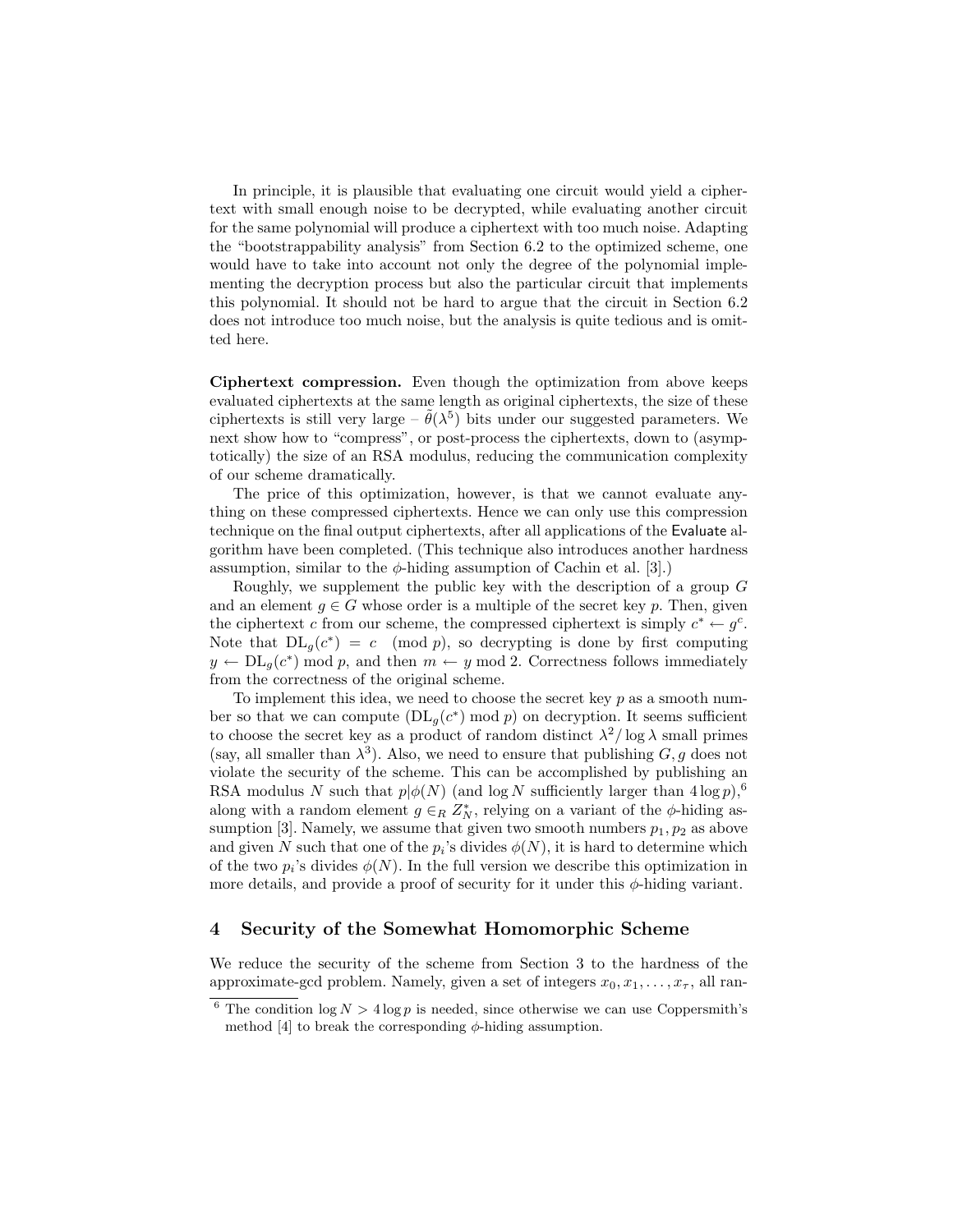domly chosen close to multiples of a large integer  $p$ , find this "common near divisor" p.

On a high level, our reduction resembles classical hard-core-bit proofs in factoring-based cryptography (e.g., Alexi et al. [1]): Fixing a randomly-chosen public key, we roughly show that an adversary who can predict the encrypted bit in a random ciphertext under this public key can be used to find the secret key (for this fixed public key). As in [1], we describe a random-self-reduction and accuracy-amplification step that uses the promised adversary to get a reliable oracle for the least-significant bit, and then a binary-GCD algorithm that uses that reliable oracle to find p.

The technical details, of course, are very different than in factoring-based cryptography. Perhaps the main difference is that our random self-reduction entails a loss in parameters. Specifically, we show that a noticeable advantage in guessing the encrypted bit in a random "high noise ciphertext" – where the noise is  $\rho'$  bits – can be converted into the ability to predict reliably the parity bit of the quotient in an arbitrary "low noise integer" – where the noise is  $\rho$  bits. (Roughly, the reason for this is that we need to add extra noise to "wipe out the traces" of the non-random noise in the arbitrary input integer.)

The implication is that we can only reduce the security of our cryptosystem in the "high-noise regime" to the hardness of approximate-gcd in the "low-noise regime." Note that the difference between "high noise" and "low noise" is rather small: only  $\omega(\log \lambda)$  bits.

#### 4.1 Reduction to Approximate-GCD

The approximate-gcd problem is defined as follows:

**Definition 6 (Approximate GCD).** The  $(\rho, \eta, \gamma)$ -approximate-gcd problem is: given polynomially many samples from  $\mathcal{D}_{\gamma,\rho}(p)$  for a randomly chosen  $\eta$ -bit odd integer p, output p.

**Theorem 2.** Fix the parameters  $(\rho, \rho', \eta, \gamma, \tau)$  as in the Somewhat Homomorphic Scheme from Section 3 (all polynomial in the security parameter  $\lambda$ ).

Any attack A with advantage  $\varepsilon$  on the encryption scheme can be converted into an algorithm B for solving  $(\rho, \eta, \gamma)$ -approximate-gcd with success probability at least  $\varepsilon/2$ . The running time of  $\beta$  is polynomial in the running time of  $\mathcal{A}$ , and in  $\lambda$  and  $1/\epsilon$ .

*Proof* Recall that we use  $q_p(z)$  and  $r_p(z)$  to denote the quotient and remainder of z with respect to p, hence  $z = q_p(z) \cdot p + r_p(z)$ . Let A be an attacker against the scheme. Namely, A takes as input a public key and a ciphertext (as produced by KeyGen and Encrypt of our scheme), and outputs the correct plaintext bit with probability  $\frac{1}{2} + \epsilon$  for some noticeable  $\epsilon$ . (The probability is over KeyGen and Encrypt, as well as the choice of the plaintext bit and the internal randomness of  $\mathcal{A}$ .)

We use A to construct a solver B for approximate-gcd with parameters  $\rho, \eta, \gamma$ . For a randomly chosen  $\eta$ -bit odd integer p, the solver  $\beta$  has access to as many samples from  $\mathcal{D}_{\gamma,\rho}(p)$  as it needs, and the goal is to find p.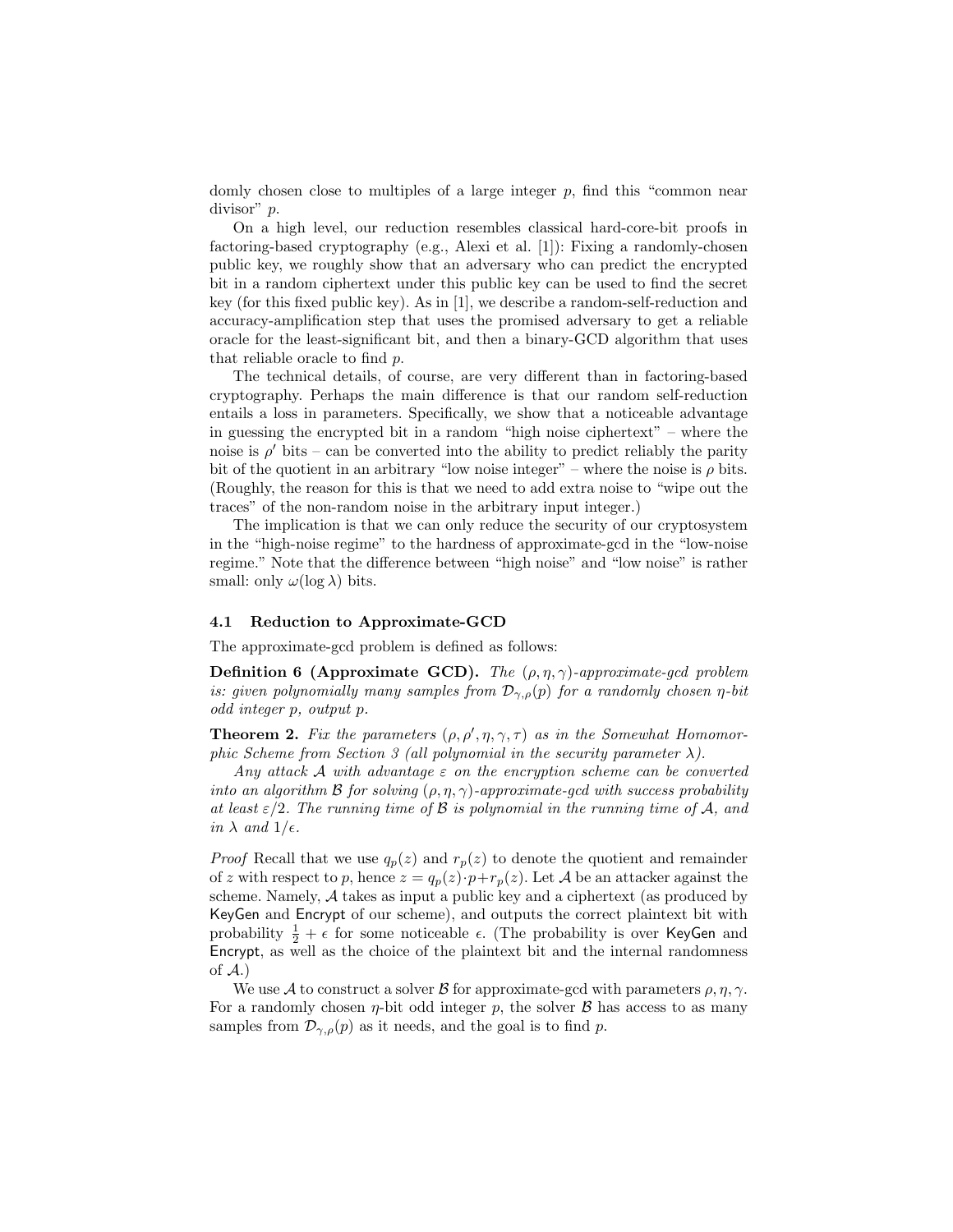Step 1: Creating a public key. The solver  $\beta$  begins by constructing a public key for the scheme. B draws  $\tau + 1$  samples  $x_0, \ldots, x_{\tau} \stackrel{\$}{\leftarrow} \mathcal{D}_{\gamma,\rho}(p)$ . It relabels so that  $x_0$  is the largest. It restarts unless  $x_0$  is odd. B then outputs a public key  $pk = \langle x_0, x_1, \ldots, x_\tau \rangle$ . Clearly, if  $r_p(x_0)$  happens to be even then the distribution induced on the public key is identical to that of the scheme.

Step 2: A subroutine for high-accuracy LSB predictor. Next,  $\beta$  produces a sequence of integers, and attempts to recover p by utilizing  $A$  to learn the leastsignificant bit of the quotients of these integers with respect to p. For this,  $\beta$ uses the following subroutine:

Subroutine Learn-LSB $(z, \text{pk})$ :

Input:  $z \in [0, 2^{\gamma})$  with  $|r_p(z)| < 2^{\rho}$ , a public key pk =  $\langle x_0, x_1, \ldots, x_{\tau} \rangle$ Output: The least-significant-bit of  $q_p(z)$ 

- 1. For  $j = 1$  to poly $(\lambda)/\epsilon$  do:  $\ell/\epsilon$  is the overall advantage of A 2. Choose noise  $r_j \stackrel{\$}{\leftarrow} (-2^{\rho'}, 2^{\rho'}),$  a bit  $m_j \stackrel{\$}{\leftarrow} \{0,1\},$ and a random subset  $S_j \subseteq_R \{1, \ldots, \tau\}$
- 3. Set  $c_j \leftarrow \left[ z + m_j + 2r_j + 2\sum_{k \in S_j} x_k \right]_{x_0}$
- 4. Call A to get a prediction  $a_j \leftarrow \mathcal{A}(\text{pk}, c_j)$

5. Set  $b_j \leftarrow a_j \oplus$  parity $(z) \oplus m_j$  //  $b_j$  should be the parity of  $q_p(z)$ 

6. Output the majority vote among the  $b_j$ 's.

In the full version [21] we show that for all but a negligible fraction of the public keys generated by the scheme, the "ciphertext"  $c_j$  in line 3 is distributed almost identically to a valid encryption of the bit  $[r_p(z)]_2 \oplus m_j$ . Note also that since p is odd, we always have  $[q_p(z)]_2 = [r_p(z)]_2 \oplus$  parity(z). It follows that if  $A$  has a noticeable advantage in guessing the encrypted bit under pk then Learn-LSB(z, pk) will return  $[q_p(z)]_2$  with overwhelming probability.

Step 3: Binary GCD. Once we turned  $A$  into an oracle for the least-significantbit of  $q_p(z)$ , recovering p is rather straightforward. Perhaps the simplest way of doing it is using the binary GCD algorithm [12]: Given any two integers  $z_1 = q_p(z_1) \cdot p + r_p(z_1)$  and  $z_2 = q_p(z_2) \cdot p + r_p(z_2)$  (with  $r_p(z_i) \ll p$ ), repeatedly apply the following process to them:

- 1. If  $z_2 > z_1$  then swap them,  $z_1 \leftrightarrow z_2$ .
- 2. Use the oracle to learn the parity bit of both  $q_p(z_1)$  and  $q_p(z_2)$ , denote  $b_i = [q_p(z_i)]_2.$
- 3. If both  $q_p(z_i)$  are odd then replace  $z_1$  by  $z_1 \leftarrow z_1 z_2$  and set  $b_1 \leftarrow 0$ .
- 4. For each  $z_i$  with  $b_i = 0$ , replace  $z_i$  by  $z_i \leftarrow (z_i \text{parity}(z_i))/2$ . (Note that  $z_i$  – parity $(z_i)$  is even, so the new  $z_i$  is an integer.)

Observe that when  $p \gg r_p(z_i)$ , subtracting the parity bit does not change the quotient with respect to p, only the remainder. That is,  $q_p(z_i - \text{parity}(z_i)) =$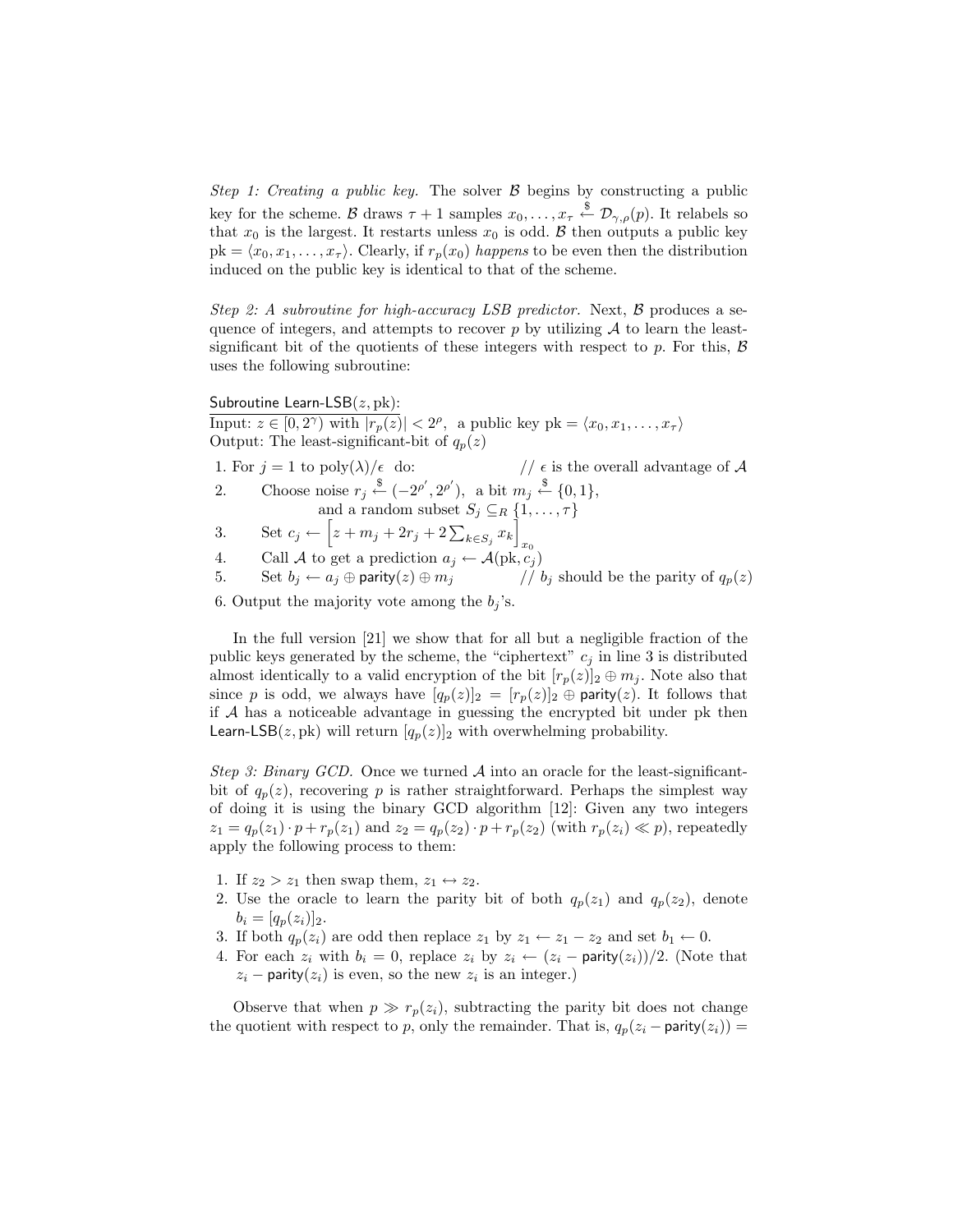$q_p(z_i)$ . It follows that when we set  $z'_i \leftarrow (z_i - \text{parity}(z_i))/2$  in line 4 (where we know that  $q_p(z_i)$  is even), we get

$$
q_p(z'_i) = q_p(z_i)/2
$$
 and  $r_p(z'_i) = (r_p(z_i) - \text{parity}(z_i))/2$ .

We now show that the noise in  $z_1, z_2$  never grows too large in this process. Clearly, setting  $z'_i \leftarrow (z_i - \text{parity}(z_i))/2$  in line 4 we have  $|r_p(z'_i)| \leq (|r_p(z_i)| + 1)/2 \leq$  $|r_p(z_i)|$ . Moreover, when we replace  $z_1$  by  $z'_1 \leftarrow z_1 - z_2$  in line 3 and then by  $z_1'' \leftarrow (z_1' - \text{parity}(z_1'))/2$  in line 4, we have

$$
|r_p(z_1'')| = (|r_p(z_1) - r_p(z_2) - \text{parity}(z_1')|)/2 \leq \max\{|r_p(z_1)|, |r_p(z_2)|\}
$$

Hence the  $r_p(z_i)$ 's never grow beyond the largest of the initial two, so we always have  $p \gg r_p(z_i)$ .

This implies that the operations above correspond to the usual operations of the binary GCD algorithm, applied to the  $q_p(z_i)$ 's. Hence after  $O(\gamma)$  iterations we will finally get two integers  $z'_1, z'_2$  with  $z'_2 = 0$  and  $q_p(z'_1)$  being the odd part of  $GCD(q_p(z_1), q_p(z_2))$  (for the two initial integers).

Step 4: Recovering **p**. To recover p, the solver B draws a pair of elements  $z_1^*, z_2^* \stackrel{\$}{\leftarrow}$  $\mathcal{D}_{\gamma,\rho}(p)$  and applies the binary-GCD algorithm to them. With probability at least  $\pi^2/6 \approx 0.6$ , the odd part of  $GCD(q_p(z_1^*), q_p(z_2^*))$  is one, which means that the procedure will output an element  $\tilde{z} = 1 \cdot p + r$  with  $|r| \leq 2^{\rho}$ . (If this does not happen then  $\beta$  draws two new integers and tries again.)

Lastly B repeats the binary-GCD procedure from above using  $z_1 = z_1^*$  and  $z_2 = \tilde{z}$ , and the sequence of parity bits of the  $q_p(z_1)$ 's in all the iterations spell out the binary representation of  $q_p(z_1^*)$ . Now B recovers  $p = \lfloor z_1^*/q_p(z_1^*) \rfloor$ .

Summary. We have shown that  $\beta$  can recover p given access to a reliable oracle for computing  $[q_p(z)]_2$  (for z's with noise much smaller than p). It is left to analyze the probability (over  $\mathcal{B}$ 's choice of public key) with which the procedure Learn-LSB $(z, pk)$  from above is indeed such a reliable oracle.

The Success Probability of  $\beta$  In the full version we prove a simple technical lemma about the distribution of ciphertexts in our scheme. Recall that conditioned on some probability- $\frac{1}{2}$  event in our reduction (i.e.,  $q_p(x_0)$  is odd), the distribution of the public key that  $\beta$  generates is identical to the correct distribution from the scheme. Let us denote this probability- $\frac{1}{2}$  "good event" by  $\mathcal{G}$ . In the full version we prove that for every secret key  $p$  and for all but a negligible fraction of the public keys (as generated by KeyGen for the secret key  $p$ ), the procedure that  $\beta$  uses to generate ciphertexts in line 3 of the subroutine Learn-LSB produces a distribution which is statistically close to the ciphertext distribution of the scheme. This lets us analyze the success probability of  $\beta$ , as follows: Let P be the set of odd integers in  $[2^{n-1}, 2^n)$  for which A has more than ε/2 advantage

$$
\mathcal{P} \stackrel{\text{def}}{=} \big\{ p \in [2^{\eta-1}, 2^{\eta}) \ : \ \text{advantage}(\mathcal{A}) \text{ conditioned on sk} = p \text{ is at least } \varepsilon/2 \big\}
$$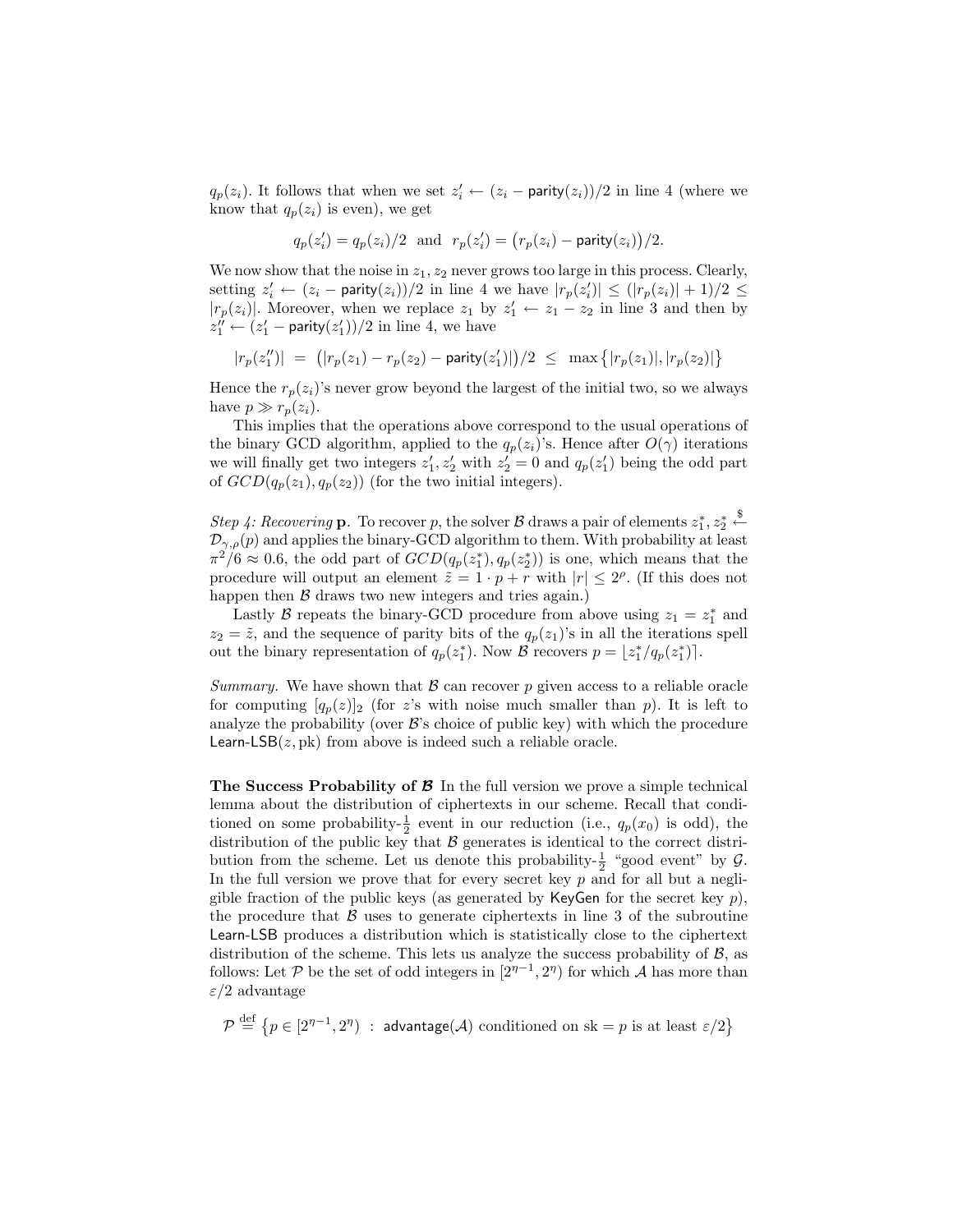A counting argument shows that the fraction of odd integers from  $[2<sup>{\eta-1}</sup>, 2<sup>{\eta}</sup>)$  that are in P is at least  $\varepsilon/2$ . For a given  $p \in \mathcal{P}$ , we similarly denote by  $\mathcal{PK}_p$  the set of public keys for which A has advantage at least  $\varepsilon/4$ :

 $\mathcal{PK}_p \stackrel{\text{def}}{=} \{\text{pk for } p \; : \; \text{advantage}(\mathcal{A}) \text{ conditioned on pk is at least } \varepsilon/4\}$ 

Again, for every  $p \in \mathcal{P}$ , the KeyGen algorithm (when using the secret key sk = p) must output pk  $\in$   $\mathcal{PK}_p$  with probability at least  $\varepsilon/4$ .

Consider now a single run of B when it is given access to  $\mathcal{D}_{\gamma,\rho}(p)$  for some  $p \in \mathcal{P}$ . With probability 1/2 the "good event" G happens, in which case the public key that  $\beta$  produces is negligibly close to the right distribution. Hence conditioned on G, B generates some  $pk \in \mathcal{PK}_p$  with probability  $\varepsilon' \geq \varepsilon/4$  – negl. Moreover, with probability  $\varepsilon'$  – negl not only is the public key in  $\mathcal{PK}_p$ , but also the ciphertext-generation that  $\beta$  uses in line 3 of Learn-LSB "works" for this public key (meaning that the ciphertexts that it generates are chosen from almost the right distribution). If that happens then  $A$  returns the right answer in line 4 of Learn-LSB with probability  $\varepsilon/4$  – negl. As that subroutine calls A for  $\text{poly}(\lambda)/\varepsilon$  times and takes majority vote, it will return the right answer with overwhelming probability, and  $\beta$  will recover the approximate-gcd p.

Thus, when the hidden secret is  $p \in \mathcal{P}$  then  $\mathcal B$  has probability at least  $1/2$ .  $(\varepsilon/4 - \text{negl})$  of recovering it in a single run. Repeating the algorithm B for  $(8/\varepsilon)$ ·  $\omega(\log \lambda)$  times will therefore recover such p's with overwhelming probability. Hence we have a solver of complexity  $poly(\lambda, 1/\varepsilon)$  that works with overwhelming probability for every  $p \in \mathcal{P}$ , so the overall success probability of this solver is at least the density of P, which is at least  $\varepsilon/2$ . This completes the proof of Theorem 2.  $\Box$ 

# 5 Known Attacks

Consider the approximate-gcd instance  $\{x_0, \ldots, x_t\}$  where  $x_i = pq_i + r_i$ . In this section, we first review known attacks on the approximate-gcd problem for two numbers (i.e., when  $t = 1$ ) – including brute-forcing the remainders, continued fractions, and Howgrave-Graham's approximate gcd algorithm [9]. Later, we consider attacks for arbitrarily large values of  $t$  – including lattice-based algorithms for simultaneous Diophantine approximation [13], Nguyen and Stern's orthogonal lattice [17], and extensions of Coppersmith's method to multivariate polynomials [4].

### 5.1 The Approximate GCD of Two Numbers

A simple brute-force attack is to try to guess  $r_1$  and  $r_2$ , and verify the guess with a gcd computation. Specifically, for  $r'_1, r'_2 \in (-2^{\rho}, 2^{\rho}),$  set

$$
x'_1 \leftarrow x_1 - r'_1 \ , \ x'_2 \leftarrow x_2 - r'_2 \ , \ p' \leftarrow \gcd(x'_1, x'_2)
$$

If p' has  $\eta$  bits, output p' as a possible solution. The solution p will definitely be found by this technique, and for our parameter choices, where  $\rho$  is much smaller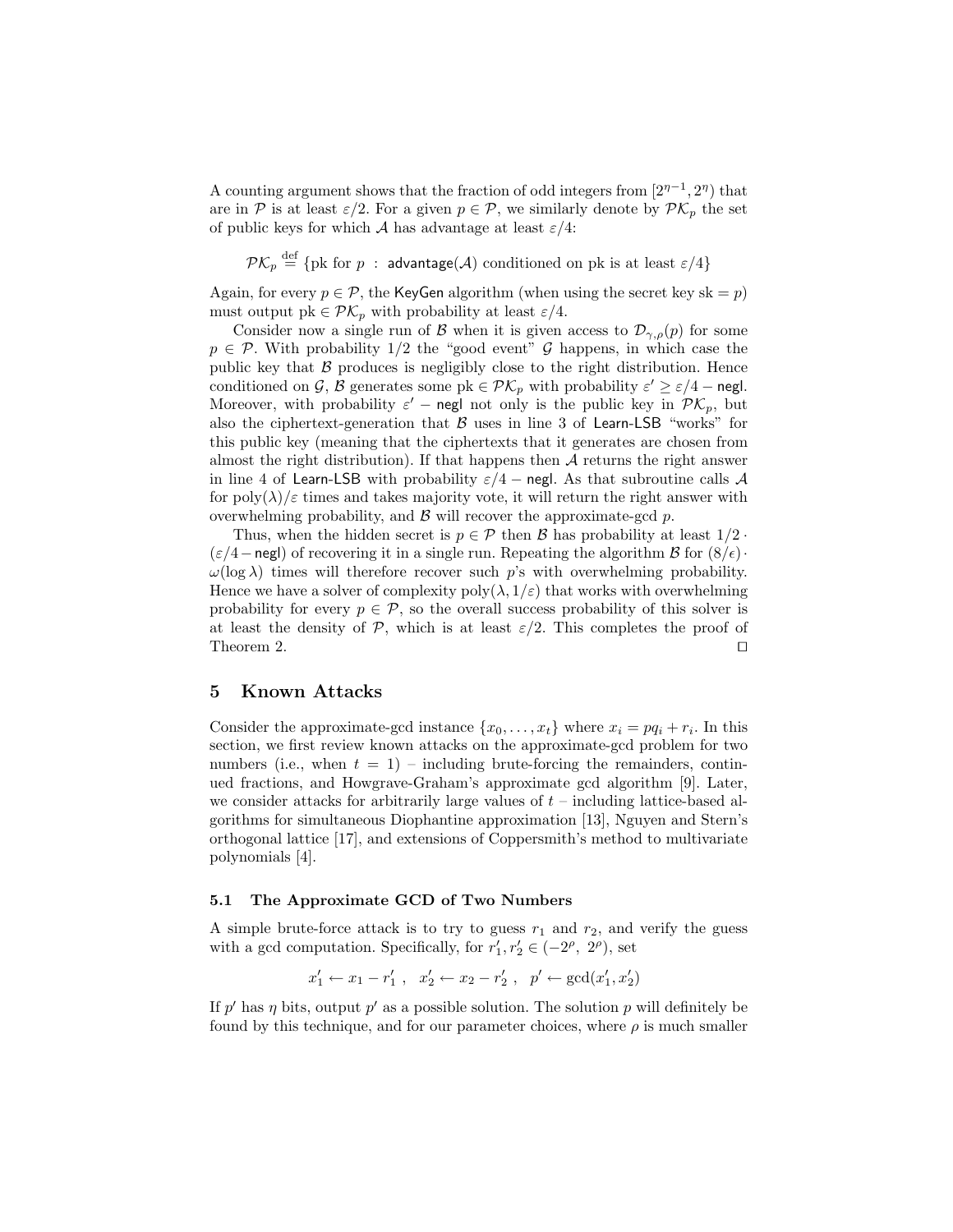than  $\eta$ , the solution is likely to be unique. The running time of the attack is approximately  $2^{2\rho}$ .

A variant of the brute-force attack is to set  $x'_1$  as above, factor  $x'_1$ , and, if there is an  $\eta$ -bit factor  $p'$ , see whether  $p'$  is an approximate divisor of  $x'_2$ . Since in our parameters  $\gamma$  is substantially greater than  $\eta$ , the attack should use a factoring algorithm whose performance depends primarily on the size of the target factor rather than the size of the entire number being factored. For example, Lenstra's Fraction than the size of the eighted humber being factored. For example, Lenstra's elliptic curve factoring algorithm [14] runs in time roughly  $\exp(O(\sqrt{\eta}))$  (with only polynomial dependence on  $\gamma$ ), thus resulting in overall attack complexity  $\approx 2^{\rho + \sqrt{\eta}}$ . The attack time is less if the approximate gcd is known to be smooth, but still exponential in  $\rho$ .

Continued fractions seem like a natural way to recover  $p$  from  $x_1$  and  $x_2$ . Using continued fractions, one obtains a sequence of integer pairs  $(a_i, b_i)$  such that  $|x_1/x_2 - a_i/b_i| < 1/b_i^2$ . Moreover, every pair  $(s, t)$  such that  $|x_1/x_2 - s/t|$  $1/2t^2$  is in the sequence. Since  $q_1/q_2$  is a good approximation of  $x_1/x_2$ , one may hope that it occurs as a pair in the sequence; if so, one recovers  $p = |x_1/q_1|$ . However, in our scheme,  $|x_1/x_2 - q_1/q_2|$  is not small enough to be recovered using continued fractions. Specifically, we have

$$
\left|\frac{x_1}{x_2} - \frac{q_1}{q_2}\right| = \left|\frac{q_2r_1 - q_1r_2}{q_2(pq_2 + r_2)}\right| \approx \left|\frac{q_2r_1 - q_1r_2}{p}\right| \cdot \frac{1}{q_2^2}
$$

where  $(q_2r_1 - q_1r_2)/p$  in the final term is likely to be *much* larger than 1. To describe the failure of continued fractions another way, the mere fact that an approximant  $a_i/b_i$  is close to  $x_1/x_2$  does not mean that there exist  $r'_1, r'_2 \ll p$ such that  $x_1 = pa_i + r'_1$  and  $x_2 = pb_i + r'_2$  – i.e., the continued fractions method is not constrained to output the kind of approximants that we need. See [9] for a more detailed exposition of the continued fractions approach to approximategcd.

Howgrave-Graham [9] also gives a lattice attack on the two-element approximategcd problem that is related to Coppersmith's celebrated algorithm for finding small solutions to univariate and bivariate modular equations [4]. For the case where  $x_1$  is exactly divisible by  $p$ , where his algorithm performs slightly better, the attack recovers p when  $\rho/\gamma$  is smaller than  $(\eta/\gamma)^2$ . The algorithm does not degrade gracefully for  $\rho$ ,  $\eta$ ,  $\gamma$  that do not satisfy the constraint. Rather, in this case, the relevant lattice may contain exponentially vectors unrelated to the approximate-gcd solution, so that lattice reduction yields nothing useful.

#### 5.2 The Approximate GCD of Many Numbers

Now, let us consider attacks – specifically, lattice attacks – for arbitrary  $t$ . First, note that the rational numbers  $y_i = x_i/x_0$  are an instance of the simultaneous Diophantine approximation (SDA) problem: indeed for all i it holds that  $\frac{x_i}{x_0}$  =  $\frac{q_i+s_i}{q_0}$ , where  $|s_i| \approx 2^{\rho-\eta}$ . We can therefore try to use Lagarias' algorithm for SDA [13], namely apply LLL to the  $(t+1)$ -dimensional lattice L spanned by the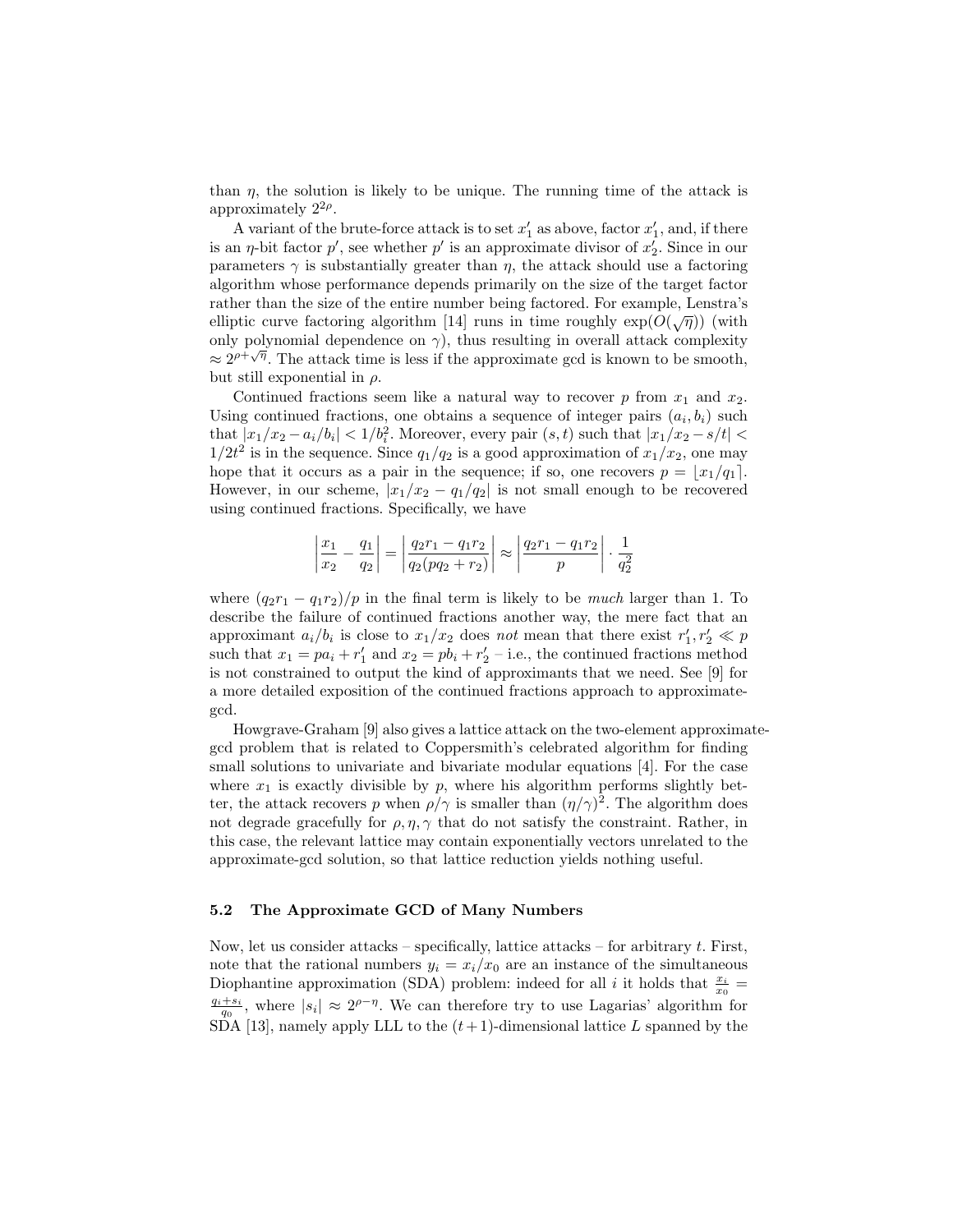rows of the following matrix:

$$
M = \begin{pmatrix} 2^{\rho} & x_1 & x_2 & \dots & x_t \\ & -x_0 & & & \\ & & -x_0 & & \\ & & & \ddots & \\ & & & & -x_0 \end{pmatrix}
$$

Our target solution corresponds to a vector of length roughly  $2^{\gamma+\rho-\eta}\sqrt{t+1}$ specifically,

$$
\mathbf{v} = \langle q_0, q_1, \dots, q_t \rangle \cdot M = \langle q_0 2^{\rho}, q_0 x_1 - q_1 x_0, \dots, q_0 x_t - q_t x_0 \rangle
$$
  
=  $\left\langle q_0 2^{\rho}, x_0 q_0 \left( \frac{x_1}{x_0} - \frac{q_1}{q_0} \right), \dots, x_0 q_0 \left( \frac{x_t}{x_0} - \frac{q_t}{q_0} \right) \right\rangle$ ,

where the first entry in v satisfies  $|q_0 2^{\rho}| < 2^{\gamma - \eta + \rho}$  and all the other entries satisfy  $|x_0 q_0(\frac{x_i}{x_0} - \frac{q_i}{q_0})| = |x_0 s_i| \approx 2^{\gamma + \rho - \eta}.$ 

However, the target solution is not necessarily the shortest nonzero vector in the lattice, and therefore is not necessarily discovered by lattice reduction. In particular, Minkowski tells us that L has a nonzero vector of length at m particular, Minkowski tells us that L has a nonzero vector of length at most  $\det(L)^{1/(t+1)}\sqrt{t+1} < 2^{(\rho+t\gamma)/(t+1)}\sqrt{t+1} = 2^{\gamma+(\rho-\gamma)/(t+1)}\sqrt{t+1}$ . This is shorter than our target solution when  $t + 1 < \gamma/\eta$ . In fact, heuristically, L will tend to have exponentially (in t) many vectors of length  $\text{poly}(t) \det(L)^{1/(t+1)}$ , which obscure our target solution.<sup>7</sup>

On the other hand, when t is large,  $\boldsymbol{v}$  likely is the shortest vector in  $L$ , but known lattice reductions algorithms will not be able to find it efficiently. Specifically, as a rule of thumb, they require time roughly  $2^{t/k}$  to output a  $2^k$ approximation of the shortest vector. Since clearly there are exponentially  $(in t)$ many vectors in L of length at most  $||x_0||\sqrt{t+1} < 2^{\gamma}\sqrt{t+1}$ , which is about  $2^{\eta-\rho}$ times longer than v, we need better than a  $2^{\eta-\rho}$  approximation. For  $t \geq \gamma/\eta$ , the time needed to guarantee a  $2<sup>\eta</sup>$  approximation (which is not even good enough to recover v) is roughly  $2^{\gamma/\eta^2}$ . Thus setting  $\gamma/\eta^2 = \omega(\log \lambda)$  foils this attack.

Other known attacks are described in the full version. These attacks do not perform any better than the ones above, and our choice of parameters achieves at least  $2^{\lambda}$  security against all of them.

# 6 Making the Scheme Fully Homomorphic

We follow Gentry's approach [6] for constructing a fully homomorphic encryption scheme from a somewhat homomorphic scheme  $\mathcal E$  that is *bootstrappable* as per Definition 5. For reasons similar to those in Gentry's construction from [6], computing the decryption equation  $m' \leftarrow [c - \lfloor c/p \rfloor]_2$  seems to require boolean

<sup>&</sup>lt;sup>7</sup> When t is very small – e.g.,  $t = 1$  – the information that one obtains from the two dimensional lattice is related to what one obtains from the continued fractions approach.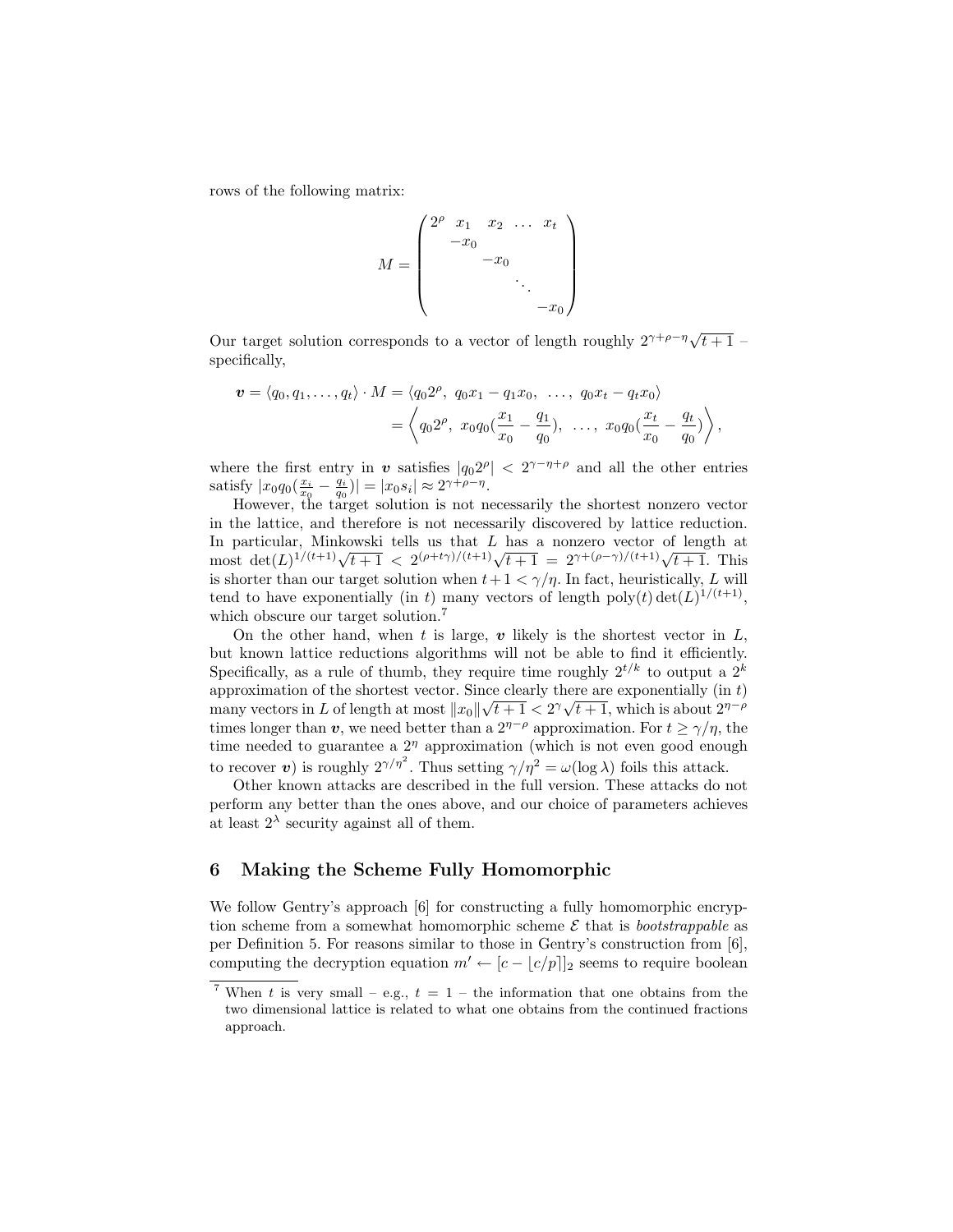circuits that are deeper (by a constant factor) than what our somewhat homomorphic scheme can handle. Hence we use Gentry's transformation to "squash the decryption circuit." In this transformation, we add to the public key some extra information about the secret key, and use this extra information to "post process" the ciphertext. The post-processed ciphertext can be decrypted more efficiently than the original ciphertext, thus making the scheme bootstrappable. We pay for this saving by having a larger ciphertext, and also by introducing another hardness assumption (basically assuming that the extra information in the public key does not help an attacker break the scheme).

### 6.1 Squashing the Decryption Circuit

Let  $\kappa, \theta, \Theta$  be three more parameters, which are functions of  $\lambda$ . Concretely, below we use  $\kappa = \gamma \eta / \rho'$ ,  $\theta = \lambda$ , and  $\Theta = \omega (\kappa \cdot \log \lambda)^8$  For a secret key sk<sup>\*</sup> = p and public key pk<sup>\*</sup> from the original somewhat homomorphic scheme  $\mathcal{E}^*$ , we add to the public key a set  $y = \{y_1, \ldots, y_{\Theta}\}\$  of rational numbers in  $[0, 2)$  with  $\kappa$  bits of precision, such that there is a sparse subset  $S \subset \{1, \ldots, \Theta\}$  of size  $\theta$  with  $i \in S$   $y_i \approx 1/p$  (mod 2). We also replace the secret key by the indicator vector of the subset S. In more details, we modify the encryption scheme from Section 3 as follows:

KeyGen. Generate sk<sup>\*</sup> = p and pk<sup>\*</sup> as before. Set  $x_p \leftarrow \lfloor 2^{k}/p \rfloor$ , choose at random a  $\Theta$ -bit vector with Hamming weight  $\theta$ ,  $\mathbf{s} = \langle s_1, \ldots, s_{\Theta} \rangle$ , and let  $S = \{i : s_i = 1\}.$ 

Choose at random integers  $u_i \in \mathbb{Z} \cap [0, 2^{\kappa+1}), i = 1, ..., \Theta$ , subject to Choose at random integers  $u_i \in \mathbb{Z} \cap [0, 2^{\infty}]$ ,  $i = 1, ..., \varTheta$ , subject to the condition that  $\sum_{i \in S} u_i = x_p \pmod{2^{\kappa+1}}$ . Set  $y_i = u_i/2^{\kappa}$  and  $y =$  ${y_1, \ldots, y_\Theta}$ . Hence each  $y_i$  is a positive number smaller than two, with  $\kappa$  $\{y_1, \ldots, y_{\Theta}\}\$ . Hence each  $y_i$  is a positive number smaller than two, with  $\kappa$  bits of precision after the binary point. Also,  $[\sum_{i \in S} y_i]_2 = (1/p) - \Delta_p$  for some  $|\Delta_p| < 2^{-\kappa}$ .

Output the secret key sk = s and public key pk =  $(\text{pk}^*, y)$ .

Encrypt and Evaluate. Generate a ciphertext  $c^*$  as before (i.e., an integer). Then for  $i \in \{1,\ldots,\Theta\}$ , set  $z_i \leftarrow [c^* \cdot y_i]_2$ , keeping only  $n = \lceil \log \theta \rceil + 3$  bits of precision after the binary point for each  $z_i$ . Output both  $c^*$  and  $z =$  $\langle z_1, \ldots, z_{\Theta} \rangle$ . ¤

 $\langle z_1, \ldots, z_{\Theta} \rangle$ .<br>Decrypt. Output  $m' \leftarrow \lceil$  $c^* - \left[\sum_i s_i z_i\right]$  $\frac{1}{2}$ .

Recall our definition of permitted polynomials from Section 3.2. We proved that our somewhat homomorphic scheme was correct for the set  $C(\mathcal{P}_{\mathcal{E}})$  of circuit that compute permitted polynomials, and we now show that this is true also of the modified scheme.

**Lemma 4.** The modified scheme from above is correct for  $C(\mathcal{P}_{\varepsilon})$ . Moreover, for every ciphertext  $(c^*, z)$  that is generated by evaluating a permitted polynomial, it holds that  $\sum s_i z_i$  is within 1/4 of an integer.

<sup>8</sup> When using the size-reduction optimization from Section 3.3 it is sufficient to use  $\kappa = \gamma + 2$ , which would also make  $\Theta$  smaller.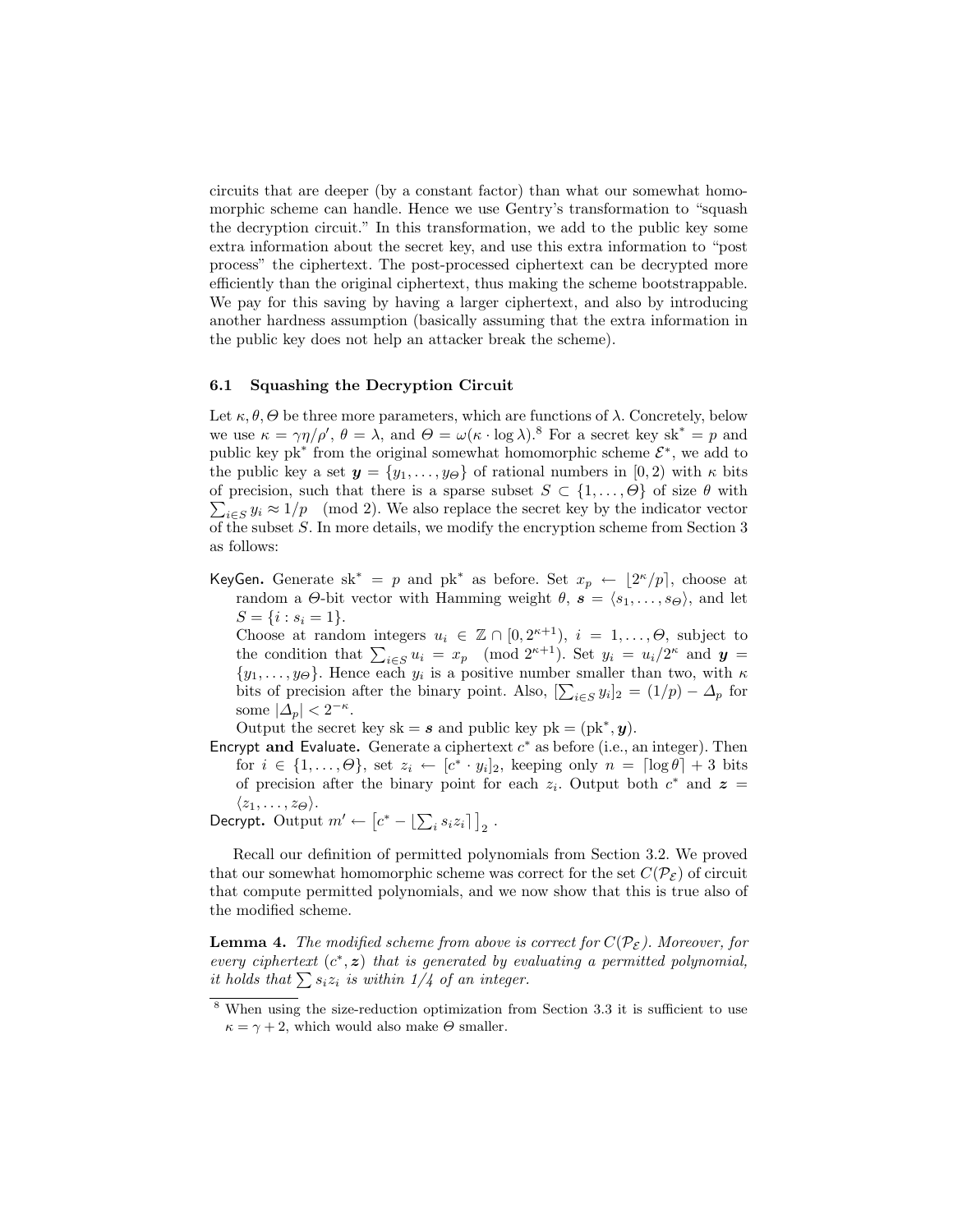Proof. Fix public and secret keys, generated with respect to security parameter  $\lambda$ , with  $\{y_i\}_{i=1}^{\Theta}$  the rational numbers in the public key and  $\{s_i\}_{i=1}^{\Theta}$  the secret-A, with  $\{y_i\}_{i=1}^{\infty}$  the rational numbers in the public key and  $\{s_i\}_{i=1}^{\infty}$  the secret-<br>key bits. Recall that the  $y_i$ 's were chosen so that  $[\sum_i s_i y_i]_2 = (1/p) - \Delta_p$  with  $|\Delta_p| \leq 2^{-\kappa}.$ 

Fix a permitted polynomial  $P(x_1, \ldots, x_t) \in \mathcal{P}_{\mathcal{E}}$ , an arithmetic circuit C that computes P, and t ciphertexts  ${c_i}_{i=1}^t$  that encrypt the inputs to C, and denote  $c^* =$  Evaluate(pk,  $C, c_1, \ldots, c_t$ ). We need to establish that

$$
\lfloor c^*/p \rceil = \left\lfloor \sum_i s_i z_i \right\rceil \pmod{2}
$$

where the  $z_i$ 's are computed as  $[c^* \cdot y_i]_2$  with only  $\lceil \log \theta \rceil + 3$  bits of precision after the binary point, so  $[c^* \cdot y_i]_2 = z_i - \Delta_i$  with  $|\Delta_i| \leq 1/16\theta$ . We have

$$
\begin{aligned}\n\left[ (c^*/p) - \sum s_i z_i \right]_2 &= \left[ (c^*/p) - \sum s_i [c^* \cdot y_i]_2 + \sum s_i \Delta_i \right]_2 \\
&= \left[ (c^*/p) - c^* \cdot \left[ \sum s_i y_i \right]_2 + \sum s_i \Delta_i \right]_2 \\
&= \left[ (c^*/p) - c^* \cdot (1/p - \Delta_p) + \sum s_i \Delta_i \right]_2 \\
&= \left[ c^* \cdot \Delta_p + \sum s_i \Delta_i \right]_2\n\end{aligned}
$$

We claim that the final quantity inside the brackets has magnitude at most  $1/8$ . By definition, since  $c^*$  is a valid ciphertext output by a permitted polynomial, the value  $c^*/p$  is within 1/8 of an integer. Together, these facts imply the lemma.

value c /p is within 1/8 of an integer. Together, these facts imply the feminal.<br>To establish the claim, observe that  $|\sum s_i \Delta_i| \le \theta \cdot \frac{1}{16\theta} = 1/16$ . Regarding  $c^* \cdot \Delta_p$ , recall that the output ciphertext  $c^*$  is obtained by evaluating the polynomial  $P$  on the input ciphertexts  $c_i$  (as if  $P$  was an integer polynomial). By the definition of a permitted polynomial, for any  $\alpha \geq 1$ , if P's inputs have magnitude at most  $2^{\alpha(\rho'+2)}$ , its output has magnitude at most  $2^{\alpha(\eta-4)}$  when its inputs have magnitude. In particular, when P's inputs are "fresh" ciphertexts, which have magnitude at most  $2^{\gamma}$ , P's output ciphertext  $c^*$  has magnitude at most  $2^{\gamma(\eta-4)/(\rho^2+2)} < 2^{\kappa-4}$ . Thus,  $|c^* \cdot \Delta_p| < 1/16$  and the claim follows.

#### 6.2 Bootstrapping Achieved!

**Theorem 3.** Let  $\mathcal{E}$  be the scheme above, and let  $D_{\mathcal{E}}$  be the set of augmented (squashed) decryption circuits. Then,  $D_{\mathcal{E}} \subset C(\mathcal{P}_{\mathcal{E}})$ .

In other words,  $\mathcal E$  is bootstrappable. The proof is similar to Gentry's [5,6]. By Theorem 1, we obtain homomorphic encryption schemes for circuits of any depth.

Proof. The goal is to express the modified decryption equation

$$
m' \leftarrow c^* - \left\lfloor \sum s_i \cdot z_i \right\rceil \bmod 2
$$

as a permitted polynomial (i.e., one satisfying Equation (1)), and show that there is a polynomial-size circuit that computes this polynomial. Recall that  $c^*$  is an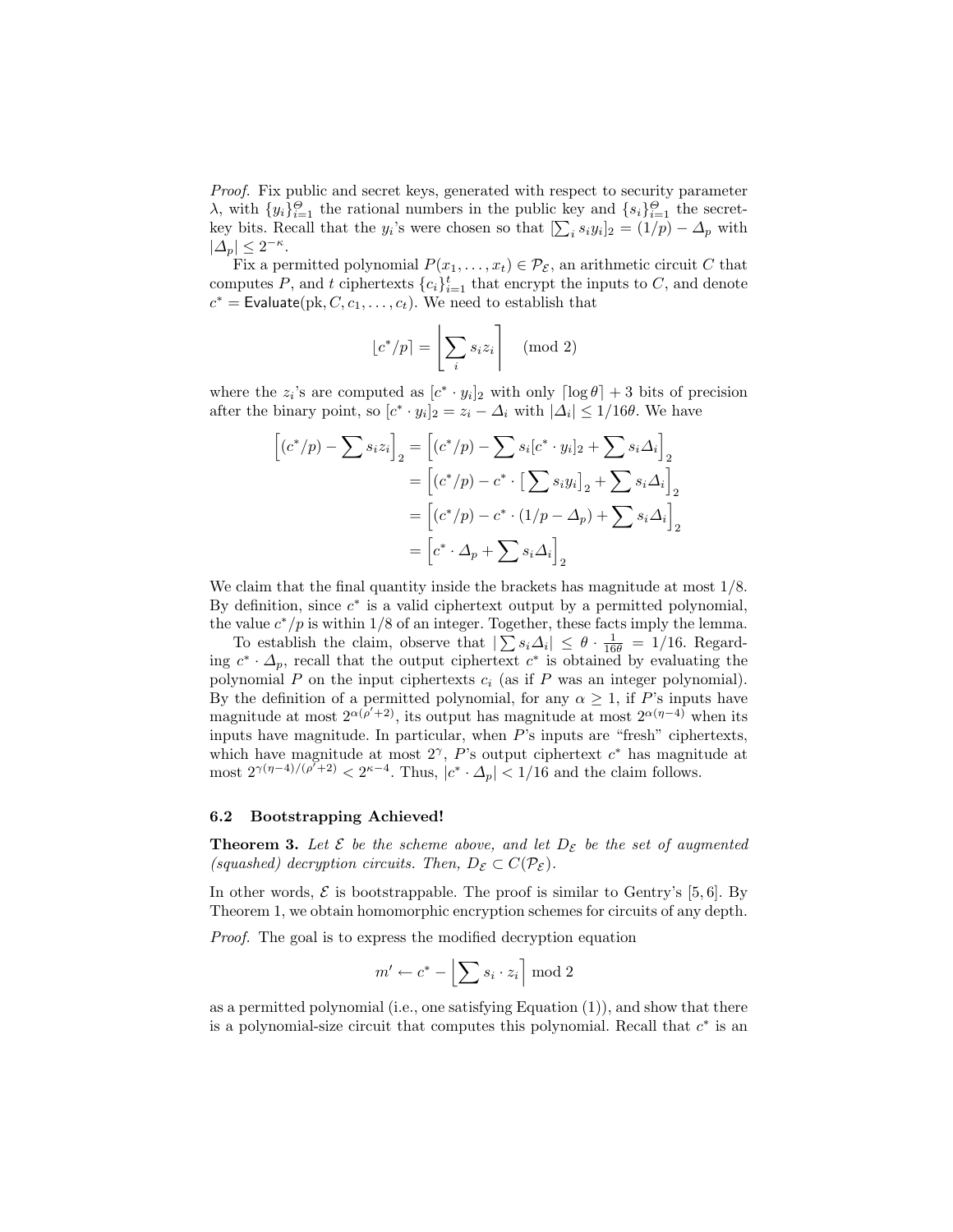integer, the  $s_i$ 's are bits, and the  $z_i$ 's are rational numbers in  $[0, 2)$ , in binary representation with  $n = \lfloor \log \theta \rfloor + 3$  bits of precision after the binary point. Also, representation with  $n = |\log \sigma| + 3$  bits of precision after the binary point. Also,<br>our parameter setting implies two promises – namely, that  $\sum s_i \cdot z_i$  is within  $1/4$ of an integer, and that only  $\theta$  of the bits  $s_1, \ldots, s_{\Theta}$  are nonzero.

We split the computation up into three steps:

- 1. For  $i \in \{1,\ldots,\Theta\}$ , set  $a_i \leftarrow s_i \cdot z_i$  (i.e.,  $a_i = z_i$  when  $s_i = 1$  and  $a_i =$ 0 otherwise). The  $a_i$ 's are still rational numbers in  $[0, 2)$ , given in binary representation with *n* bits of precision after the binary point.
- 2. From the  $\Theta$  rational numbers  $\{a_i\}_{i=1}^{\Theta}$ , generate other  $n+1$  rational numbers From the  $\Theta$  rational numbers  $\{a_i\}_{i=1}^{\infty}$ , generate other  $n+1$  rational numbers  $\{w_j\}_{j=0}^n$ , each with less than n bits of precision, such that  $\sum_j w_j = \sum_i a_i$ (mod 2).
- (mod 2).<br>3. Output  $c^* (\sum_j w_j) \mod 2$ .

The first step can be performed with a 1-level sub-circuit of multiplication gates. However, the second and third steps require more complicated sub-circuits.

wever, the second and third steps require more compileated sub-circuits.<br>The problem of using a shallow boolean circuit to compute the sum  $\sum_{i=1}^{k} r_i$ of k rational numbers in binary representation is well-studied. A well-known technique uses the three-for-two trick (see [11]), whereby a constant-depth circuit is used to transform three numbers of arbitrary bit-length into two numbers that are at most 1 bit longer, such that the sum of the two output numbers is the same as the sum of the three input numbers. (The output bits of the constant-depth circuit are linear or quadratic expressions with 3 monomials in the input bits.) m circuit are inear or quadratic expressions with 3 monomials in the input bits.)<br>By applying this trick at most  $\left[\log_{3/2} k\right] + 2$  times, one obtains two numbers  $s_1$  and  $s_2$  such that  $s_1 + s_2 = \sum_{i=1}^{k} r_i$ . Hence the total depth that it takes to reduce k numbers to two numbers is  $d' \leq 2^{\lceil \log_{3/2} k \rceil + 2} < 8k^{1/\log(3/2)} < 8k^{1.71}$ . The depth of the circuit needed to compute the final sum of two numbers is logarithmic in their bit-lengths, but if we are only interested in  $\lfloor s_1 + s_2 \rfloor$  mod 2 and have the promise that  $s_1 + s_2$  is within 1/4 of an integer, this value can be computed by multivariate polynomial of degree 4 (and only nine terms). Overall, m computed by multivariate polynomial of degree 4 (and only nine terms). Overall,<br>the circuit for computing  $\left|\sum_{i=1}^{k} r_i\right|$  mod 2 corresponds to a polynomial of degree at most  $d \leq 32k^{1/\log(3/2)}$ , with coefficient vector having  $l_1$ -norm at most  $27^d$ . Unfortunately, this degree (with  $k = \Theta$ ) is still too large for our scheme to handle. Hence we use Gentry's technique from [5] that takes advantage of the fact that all but  $\theta$  of the  $a_i$ 's are zero.

Denote the bit representation of each number  $a_i$  by  $a_{i,0,\bullet}a_{i,-1}a_{i,-2}\ldots a_{i,-n}$ . Denote the bit representation of each number  $a_i$  by  $a_{i,0}$ ,  $a_{i,-1}a_{i,-2} \ldots a_{i,-n}$ .<br>That is,  $a_i = \sum_{j=0}^n 2^{-j} a_{i,-j}$ . The heart of this procedure is a subroutine for computing integers  $W_{-j}$ ,  $j = 0, 1, \ldots, n$ , where  $W_{-j}$  is the Hamming weight of the "column" of bits  $(a_{1,-j}, a_{2,-j}, \ldots, a_{\Theta,-j})$  (see an illustration in Figure 1). Since at most  $\theta$  of the  $a_i$ 's are nonzero, then the  $W_{-j}$ 's are no larger than  $\theta$ , and hence can be represented by  $\lceil \log(\theta + 1) \rceil < n$  bits. By Lemma 5 below, every bit in the binary representation of  $W_{-j}$  can be expressed as a polynomial of degree at most  $\theta$  in the  $\Theta$  variables  $a_{i,-j}$ ,  $i = 1, 2, ..., \Theta$ . Moreover all of these polynomials can be computed simultaneously by an arithmetic circuit of size  $O(\theta \cdot \Theta)$ .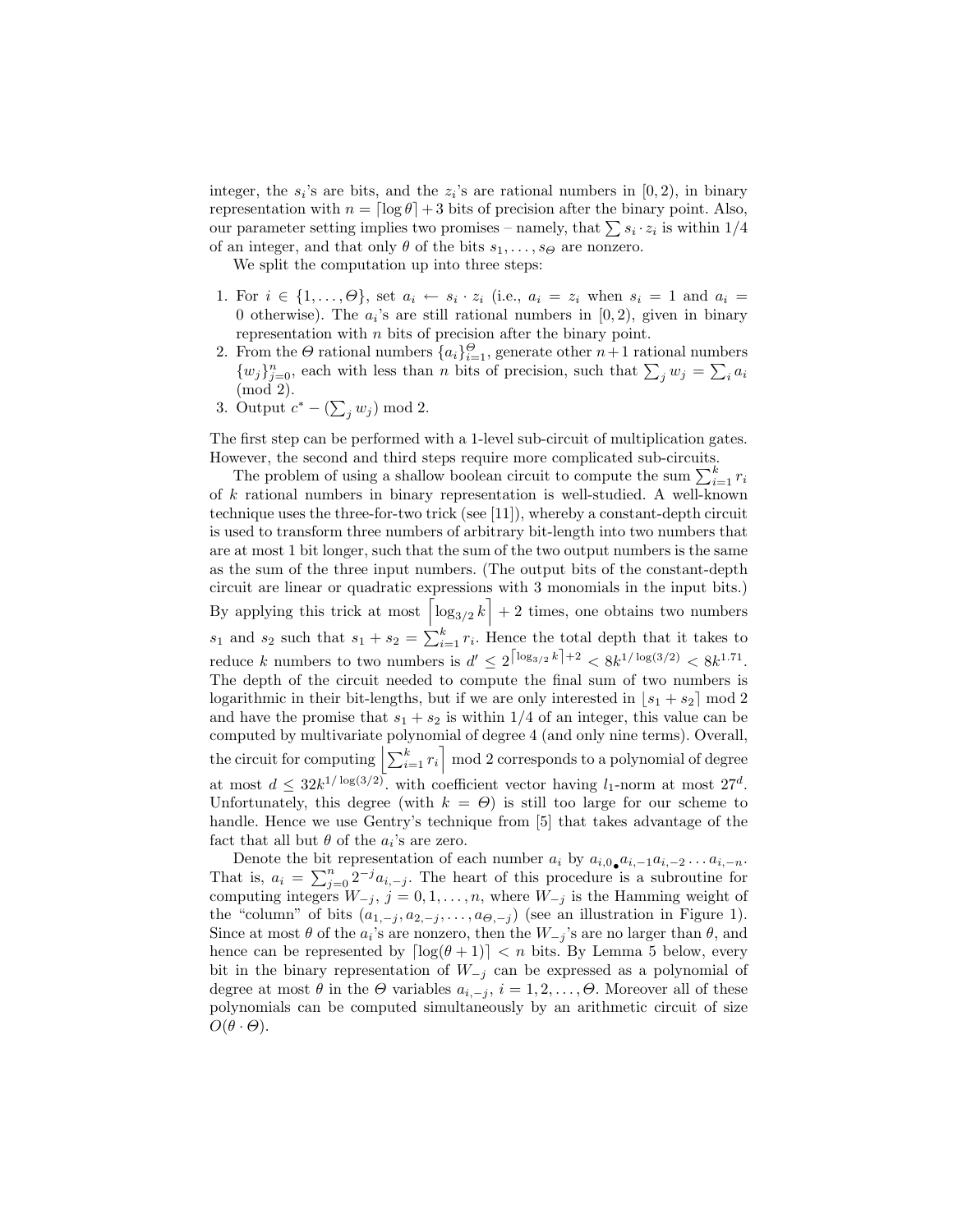| $a_{_{I,0}}$                | $a_{l,-l}$         | $\mathfrak{a}$<br>$1, -2$ |          | $a_{l,+n}$                         |
|-----------------------------|--------------------|---------------------------|----------|------------------------------------|
| $a_{_{2,0}}$                | $a_{2,-l}$         | $a_{2,-2}$                |          | $a_{2,n}$                          |
| $a_{3,0}$                   | $a_{3,-1}$         | $a_{3,-2}$                |          | $a_{3,n}$                          |
|                             |                    |                           | $\cdots$ |                                    |
| $a_{_{\mathcal{O},\theta}}$ | $a_{\Theta,-1}^{}$ | $a_{_{\Theta, -2}}$       |          | $a_{\Theta,-n}^{\phantom{\Theta}}$ |
| $W_{\rho}$                  |                    | $-2$                      |          | $-n$                               |
|                             |                    |                           |          |                                    |

**Fig. 1.** The procedure for summing up the  $a_i$ 's: The binary representation of the rational number  $a_i$  is  $a_{i,0} a_{i,-1} a_{i,-2} \ldots a_{i,-n}$ . The integer  $W_{-j}$  is the Hamming weight of the column of bits  $(a_{1,-j}, a_{2,-j}, \ldots, a_{\Theta,-j}).$ 

Once we have the  $W_{-j}$ 's, the sum of the  $a_i$ 's can be obtained by  $\sum_i a_i =$  $\overline{ }$  $j_j^{j} 2^{-j} W_{-j}$ . For  $j = 0, 1, ..., n$  we set  $w_j = (2^{-j} \cdot W_{-j}) \mod 2$ , so the  $w_j$ 's are rational numbers with  $\lceil \log(\theta + 1) \rceil < n$  bits of precision. We can now sum-up the  $w_i$ 's using the three-for-two trick as above, this time with  $k = n + 1$ , thus obtaining the sum of the  $a_i$ 's mod 2.

We conclude that the degree of the polynomials in the first step is two, the degree of polynomials in the second step is at most  $\theta$ , and the degree of the polynomial in the third step is at most

$$
32(n+1)^{1/\log(3/2)} < 32 \left[ \log \theta + 4 \right]^{1.71} < 32 \log^2 \theta
$$

Therefore the total degree of the decryption circuit is bounded by  $2 \cdot \theta \cdot 32 \log^2 \theta =$  $64\theta \log^2 \theta$ , and since we are using  $\theta = \lambda$  we have degree at most  $64\lambda \log^2 \lambda$ .

It follows that the augmented decryption circuits  $D_{\mathcal{E}}$  (i.e., decryption followed by a single multiplication or addition, cf. Definition 4) can be expressed as polynomials of degree at most  $128\lambda \log^2 \lambda$  in the  $\Theta$  variables  $s_i$ . Since the logarithm of  $l_1$ -norm of this polynomial is small in relation to  $\eta$ , and since  $\Theta = \frac{\eta \gamma}{\rho} \cdot \omega(\log \lambda) < \lambda^7$  (and also  $\tau < \lambda^7$ ) the argument in Remark 4 at the end of Section 3.2 (with  $\alpha = 128$  and  $\beta = 7$ ) indicates that we can get  $D_{\mathcal{E}} \subset C(\mathcal{P}_{\mathcal{E}})$ , making the scheme bootstrappable, by setting  $\eta = \rho \cdot \Theta(\lambda \log^2 \lambda)$ .

It is left to show how to compute the  $W_j$ 's using polynomials of degree no larger than  $\theta$ .

**Lemma 5.** Let  $\sigma = \langle \sigma_1, \sigma_2, \ldots, \sigma_t \rangle$  be a binary vector, let  $W = W(\sigma)$  be the Hamming weight of  $\sigma$ , and denote the binary representation of W by  $W_n \dots W_1 W_0$ . Hamming weight of  $\sigma$ , and denote the omarg represent (That is,  $W = \sum_{i=0}^{n} 2^i W_i$  and all the  $W_i$ 's are bits.)

Then for every  $i \leq n$ , the bit  $W_i(\sigma)$  can be expressed as a binary polynomial of degree exactly  $2^i$  in the variables  $\sigma_1, \ldots, \sigma_t$ . Moreover, there is an arithmetic circuit of size  $2^i \cdot t$  that simultaneously computes all the polynomials for  $W_0, \ldots, W_i$ .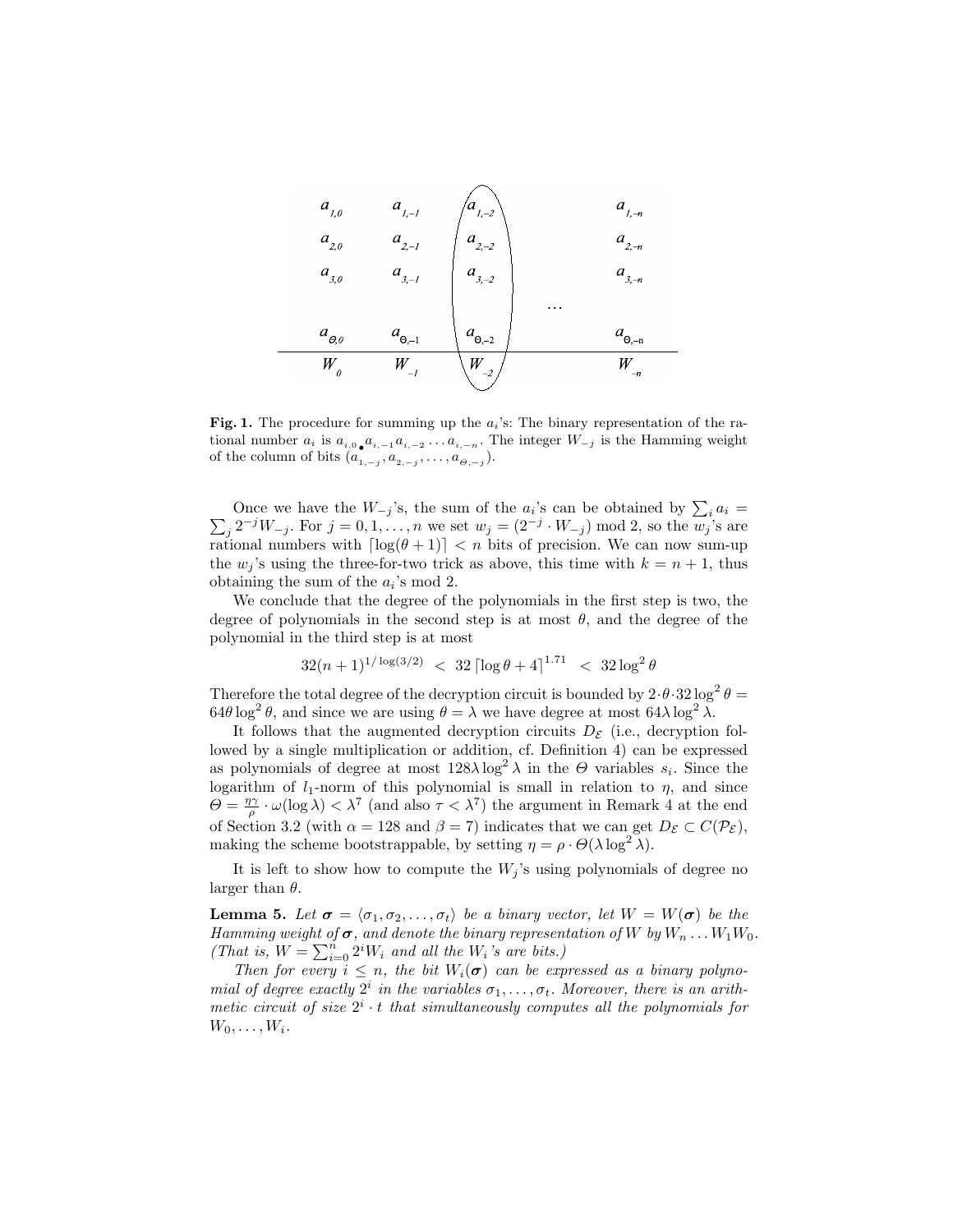*Proof.* It is well known that the  $i$ 'th bit in the binary representation of the Hamming weight of bit-vector  $\sigma$  is equal to  $e_{2^i}(\sigma)$  modulo 2, where  $e_k(\cdot)$  is the  $k$ 'th elementary symmetric polynomial, see Lemma 4 of  $[2]$ . That is,

$$
W_i(\boldsymbol{\sigma}) = e_{2^i}(\boldsymbol{\sigma}) \bmod 2 = \left(\sum_{|S|=2^i} \prod_{j \in S} \sigma_j\right) \bmod 2
$$

Clearly, the degree of  $e_{2^i}$  is exactly  $2^i$ .

As for the "Moreover" part, we can compute the elementary symmetric poly-As for the Moreover part, we can compute the elementary symmetric polynomials in the  $\sigma_i$ 's as the coefficients of the polynomial  $P_{\sigma}(z) = \prod_{i=1}^{t} (z - \sigma_i)$  in the auxiliary formal variable z, with  $e_k(\sigma)$  being the coefficient of  $z^{t-k}$ . Conveniently, to compute only the first few bits  $W_0, W_1, \ldots, W_i$ , we can simply discard the lower-order terms in  $P_{\sigma}(z)$  – i.e., we do not need the coefficients of  $z^{j}$  for  $j < t-2^i$ .

For example, one "dynamic programming" procedure for computing  $W_0, W_1$ ,  $..., W_i$  (which can be trivially made into a circuit) would go as follows:

Input: bits  $\sigma_1, \ldots, \sigma_t$ 0. Initialization: Set  $P_{0,0} \leftarrow 1$  and  $P_{j,0} \leftarrow 0$  for  $j = 1, 2, 3, \ldots, 2^i$ //  $P_{j,k}$  is the j'th symmetric polynomial in  $\sigma_1 \dots \sigma_k$ 1. For  $k = 1, 2, ..., t$  // incorporate  $\sigma_k$ 2. For  $j = 2^i$  down to 1, set  $P_{j,k} \leftarrow \sigma_k \times P_{j-1,k-1} + P_{j,k-1}$ 3. Output  $P_{1,t}, P_{2,t}, P_{4,t}, \ldots, P_{2^i,t}$ 

We can do a little better by using fast Fourier transform multiplication of polynomials. Using this technique, we can compute the entire polynomial  $P_{\sigma}(z)$ with complexity  $t \cdot \text{polylog}(t)$ .

Remark 6. Note that our first circuit implementation of the procedure from above is not "shallow". Nonetheless, since it computes only "low degree polynomials" (i.e., up to degree  $2^i$ ), then by Lemma 3 it is a permitted circuit.

### 6.3 Security of the Squashed Scheme

Putting the hint  $y$  in the public key induces another computational assumption, related to the sparse subset sum problem (SSSP) used by Gentry [5], and studied previously (sometimes under the name "low-weight" knapsack) in the context of server-aided cryptography [16] and in connection to the Chor-Rivest cryptosystem [18]. We can easily avoid known attacks on the problem by choosing  $\theta$ large enough to avoid brute-force attacks (and improvements using time-space trade-offs) and choosing  $\Theta$  to be larger than  $\omega(\log \lambda)$  times the bit-length of the rational numbers in the public key (which have length  $\kappa$ ).<sup>9</sup>

<sup>&</sup>lt;sup>9</sup> Note that the SSSP instance and the approximate-GCD instance share the same integer  $p$ , but this is not a problem since SSSP is considered hard even if the attacker knows p.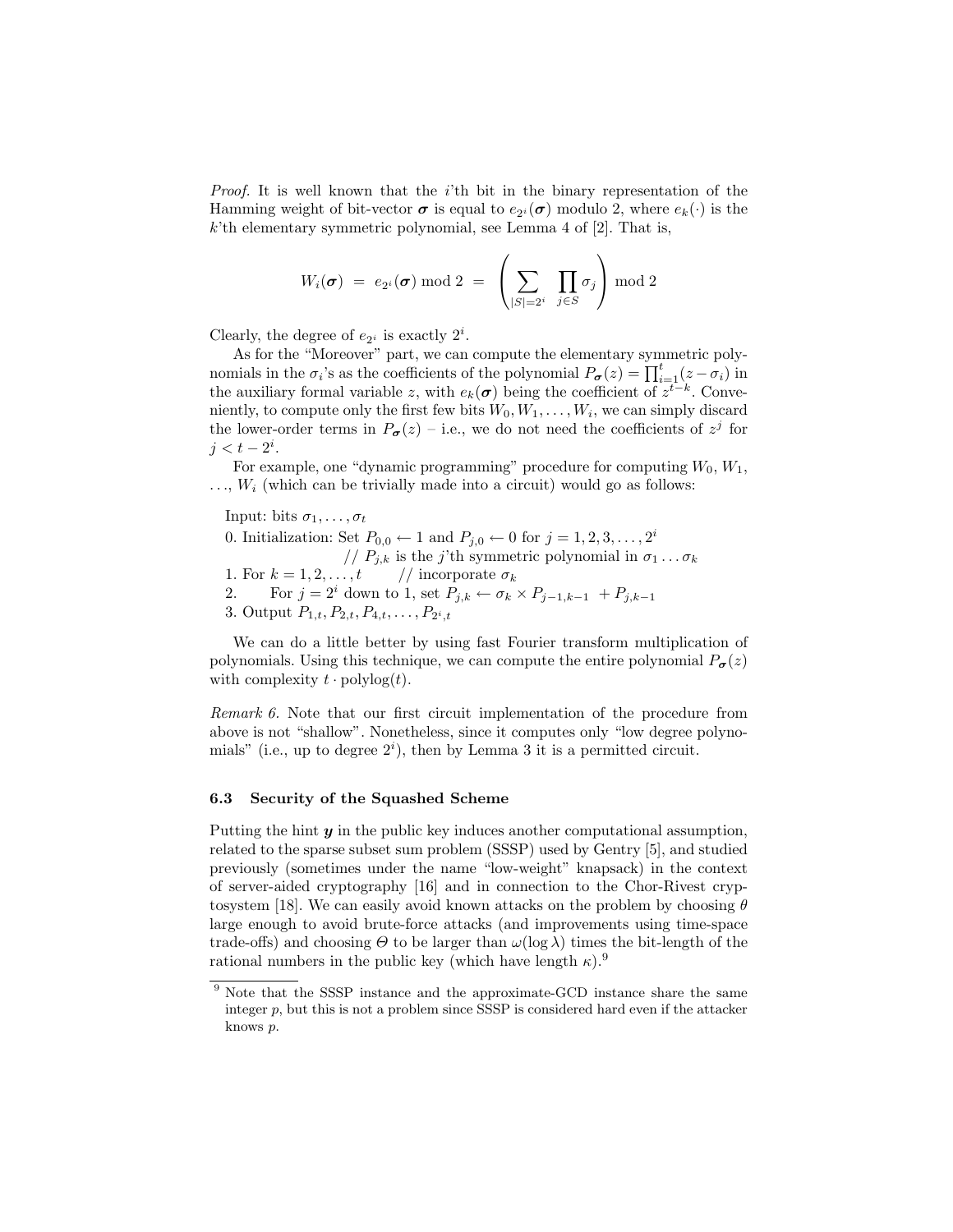# 7 Conclusion and Open Problems

We described a fully homomorphic encryption scheme that uses only simple integer arithmetic. The primary open problem is to improve the efficiency of the scheme, to the extent that it is possible while preserving the hardness of the approximate-gcd problem.

# References

- 1. W. Alexi, B. Chor, O. Goldreich, and C.-P. Schnorr. Rsa and rabin functions: Certain parts are as hard as the whole.  $SIAM$  J. Comput.,  $17(2):194-209$ , 1988.
- 2. J. Boyar, R. Peralta, and D. Pochuev. On the multiplicative complexity of boolean functions over the basis  $(\wedge, \oplus, 1)$ . Theor. Comput. Sci., 235(1):43–57, 2000.
- 3. C. Cachin, S. Micali, and M. Stadler. Computationally private information retrieval with polylogarithmic communication. In Advances in Cryptology - EURO-CRYPT'99, volume 1592 of Lecture Notes in Computer Science, pages 402–414. Springer, 1999.
- 4. D. Coppersmith. Small solutions to polynomial equations, and low exponent RSA vulnerabilities. J. Cryptology, 10(4):233–260, 1997.
- 5. C. Gentry. A fully homomorphic encryption scheme. PhD thesis, Stanford University, 2009. http://crypto.stanford.edu/craig.
- 6. C. Gentry. Fully homomorphic encryption using ideal lattices. In STOC '09, pages 169–178. ACM, 2009.
- 7. S. Goldwasser and S. Micali. Probabilistic encryption. Journal of Computer and System Sciences, 28(2):270–299, April 1984.
- 8. J. Håstad, R. Impagliazzo, L. A. Levin, and M. Luby. A pseudorandom generator from any one-way function. SIAM J. Comput., 28(4):1364–1396, 1999.
- 9. N. Howgrave-Graham. Approximate integer common divisors. In CaLC '01, volume 2146 of Lecture Notes in Computer Science, pages 51–66. Springer, 2001.
- 10. Y. Ishai and A. Paskin. Evaluating branching programs on encrypted data. In 4th Theory of Cryptography Conference (TCC'07), volume 4392 of Lecture Notes in Computer Science, pages 575–594. Springer, 2007.
- 11. R. M. Karp and V. Ramachandran. A Survey of Parallel Algorithms for Shared-Memory Machines. Technical Report CSD-88-408, UC Berkeley, 1988.
- 12. D. E. Knuth. Seminumerical Algorithms, volume 2 of The Art of Computer Programming. Addison-Wesley, 3rd edition, 1997.
- 13. J. C. Lagarias. The computational complexity of simultaneous diophantine approximation problems. SIAM J. Comput., 14(1):196–209, 1985.
- 14. A. K. Lenstra. Factoring multivariate polynomials over algebraic number fields. SIAM J. Comput., 16(3):591–598, 1987.
- 15. Y. Lindell and B. Pinkas. A proof of security of yao's protocol for two-party computation. J. Cryptology, 22(2), 2009.
- 16. P. Q. Nguyen and I. Shparlinski. On the insecurity of a server-aided RSA protocol. In Advances in Cryptology - ASIACRYPT'01, volume 2248 of Lecture Notes in Computer Science, pages 21–35. Springer, 2001.
- 17. P. Q. Nguyen and J. Stern. The two faces of lattices in cryptology. In Cryptography and Lattices, CaLC'01, volume 2146 of Lecture Notes in Computer Science, pages 146–180. Springer, 2001.